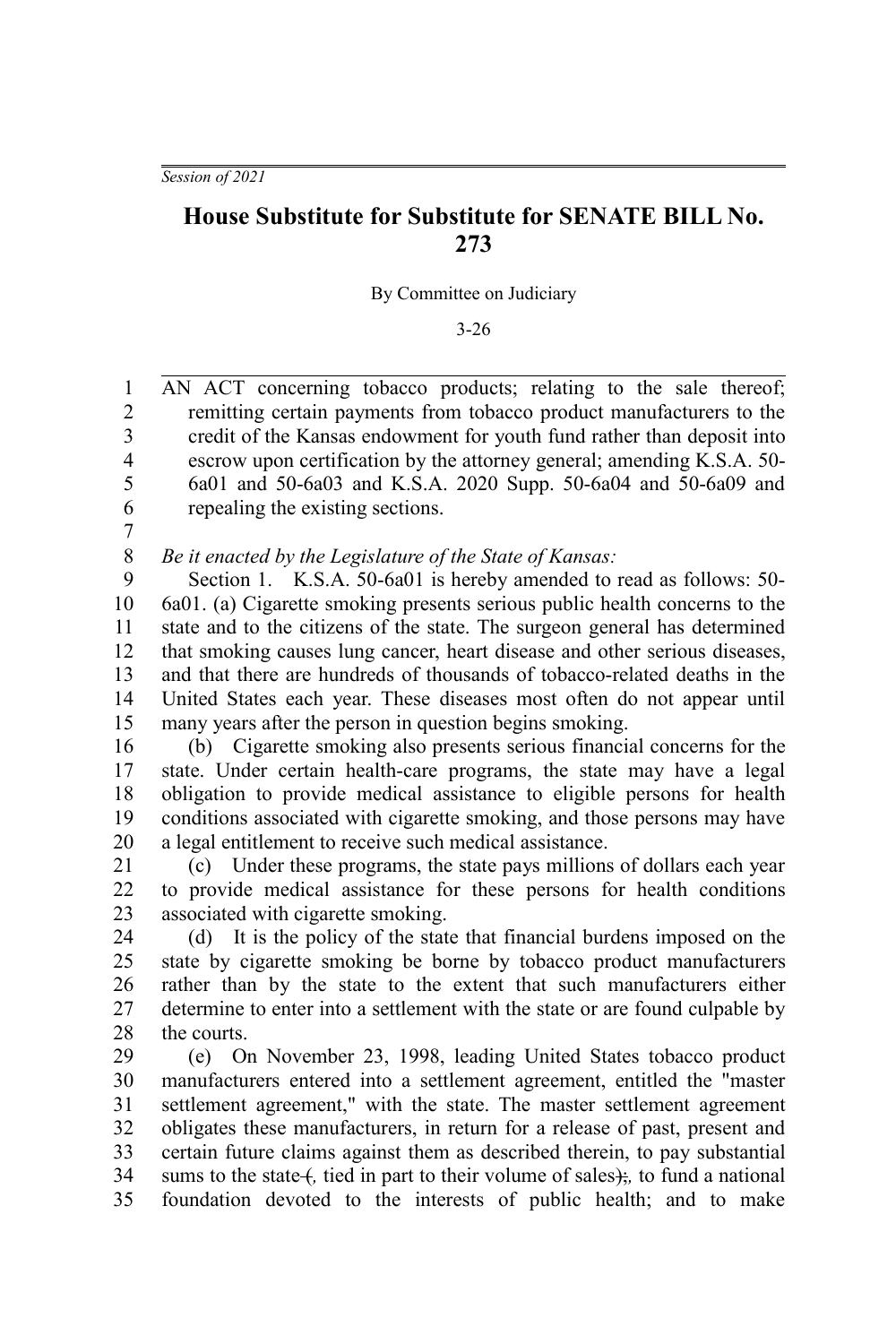substantial changes in their advertising and marketing practices and corporate culture, with the intention of reducing underage smoking. 1 2

(f) It would be contrary to the policy of the state if tobacco product manufacturers who determine not to enter into such a settlement could use a resulting cost advantage to derive large, short-term profits in the years before liability may arise without ensuring that the state will have an eventual source of recovery from them if they are proven to have acted culpably. It is thus in the interest of the state to require that such manufacturers establish a reserve fund to guarantee a source of compensation and to prevent such manufacturers from deriving large, short-term profits and then becoming judgment-proof before liability may arise. 3 4 5 6 7 8 9 10 11 12

*(g) It is also consistent with the policy of the state to require tobacco product manufacturers that have not entered into such a settlement to pay directly to the state an amount that: (1) Prevents such manufacturers from deriving large, short-term profits and then becoming judgment-proof; (2) requires such manufacturers to internalize the healthcare costs imposed on the state by cigarette smoking; (3) increases the price of such manufacturers' cigarettes, thereby reducing smoking rates, particularly among youth, consistent with the state's policy of discouraging underage smoking; and (4) serves as partial compensation for the financial burdens imposed on the state by cigarette smoking.* 13 14 15 16 17 18 19 20 21 22

Sec. 2. K.S.A. 50-6a03 is hereby amended to read as follows: 50- 6a03. Any tobacco product manufacturer selling cigarettes to consumers within the state (*f*, whether directly or through a distributor, retailer or similar intermediary or intermediaries)*,* after the effective date of this act *May 20, 1999,* shall do one of the following: 23 24 25 26 27

(a) Become a participating manufacturer  $+$ , as that term is defined in section II(ji) of the master settlement agreement), and generally perform its financial obligations under the master settlement agreement; or 28 29 30

(b)  $(1)$  place into a qualified escrow fund by April 15 of the year following the year in question,  $pay$  the following amounts  $-$ , as such amounts are adjusted for inflation): 31 32 33

34

(A) *For the following years, place into a qualified escrow fund: (i)* 1999: \$.0094241 per unit sold after the effective date of this act;

35 36

(B)*(ii)* 2000: \$.0104712 per unit sold;

37

(C)*(iii)* for each of 2001 and 2002: \$.0136125 per unit sold;

 $(\Delta)(iv)$  for each of 2003 through 2006: \$.0167539 per unit sold; 38

 $(E)(v)$  for each of 2007-and each year thereafter *through 2021*: \$.0188482 per unit sold*; and* 39 40

*(B) for 2022 and each year thereafter, remit to the director \$.0188482 per unit sold. The department of revenue and the attorney general shall promulgate rules and regulations as necessary to implement this* 41 42 43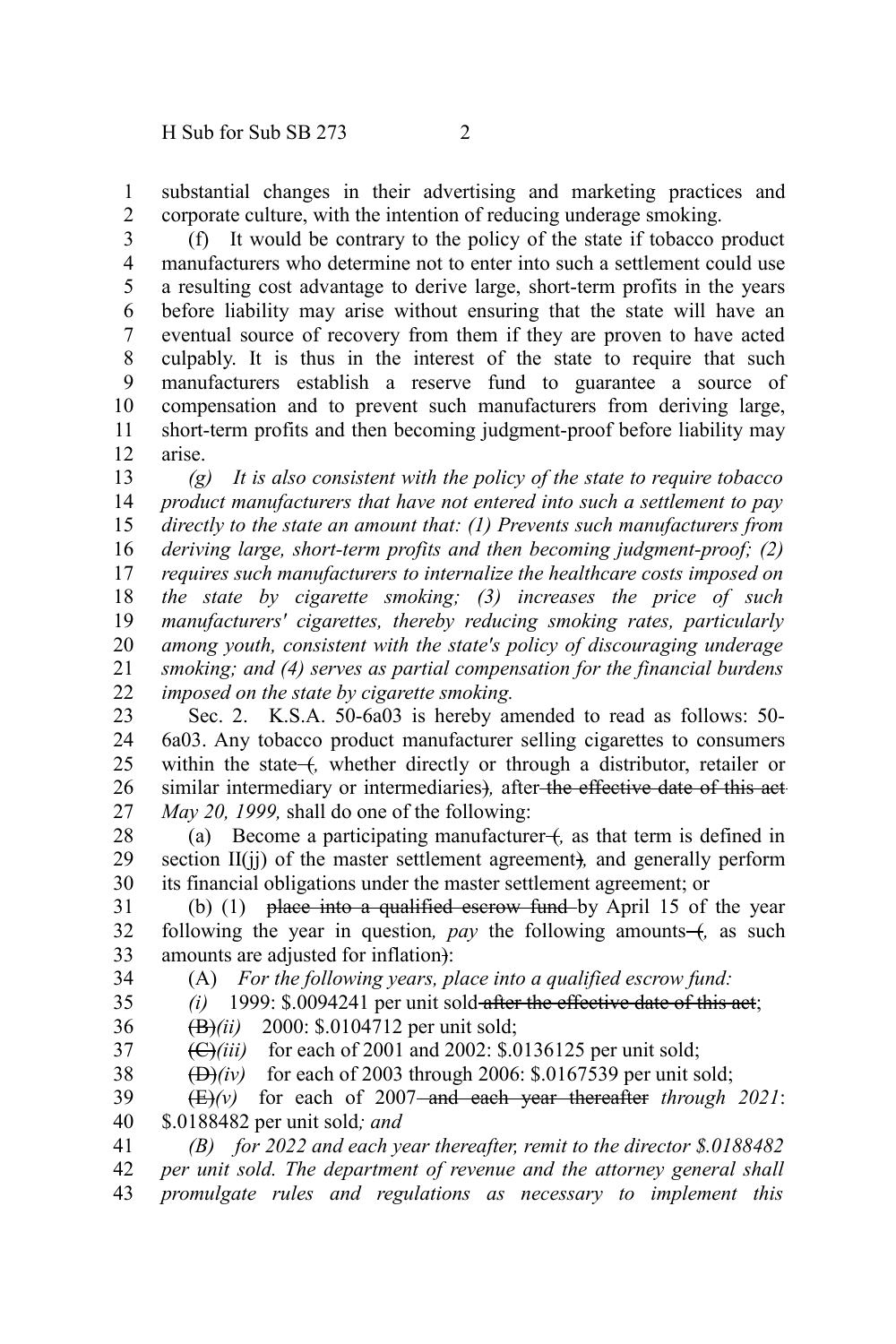*subsection. The director shall remit all such amounts to the state treasurer* 1

*in accordance with the provisions of K.S.A. 75-4215, and amendments thereto. Upon receipt of each such remittance, and upon certification by the attorney general that the tobacco product manufacturer subject to the provisions of this subsection (b)(1)(B) did not seek a credit or refund within one year of the date of remittance to the director, the state treasurer shall deposit the entire amount in the state treasury to the credit of the Kansas endowment for youth fund*. 2 3 4 5 6 7 8

(2) *(A)* A tobacco product manufacturer that places funds into escrow pursuant to paragraph  $(1)$  of subsection  $(b)/I/A$  shall receive the interest or other appreciation on such funds as earned. Such funds themselves shall be released from escrow only under the following circumstances: 9 10 11 12

(A)*(i)* To pay a judgment or settlement on any released claim brought against such tobacco product manufacturer by the state or any releasing party located or residing in the state. Funds shall be released from escrow under this subparagraph  $(i)$  *subsection: (a)* In the order in which they were placed into escrow; and  $(ii)$  *(b)* only to the extent and at the time necessary to make payments required under such judgment or settlement; 13 14 15 16 17 18

 $(\overrightarrow{B})$ *(ii)* to the extent that a tobacco product manufacturer establishes that the amount it was required to place into escrow, based on units sold in the state of Kansas in a particular year, was greater than the master settlement agreement payments, as determined pursuant to section IX(i) of that agreement including, after final determination of all adjustments, that such manufacturer would have been required to make based on such units sold had it been a participating manufacturer, the excess shall be released from escrow and revert back to such tobacco product manufacturer; or 19 20 21 22 23 24 25 26

 $\left(\frac{C}{i}\right)$  to the extent not released from escrow under-subparagraphs (A) or (B) of paragraph (2) of subsection (b)*(2)(A)(i) or (ii)*, funds shall be released from escrow and revert back to such tobacco product manufacturer 25 years after the date on which they were placed into escrow. 27 28 29 30 31

*(B) Each tobacco product manufacturer that remits funds pursuant to subsection (b)(1)(B), within one year after the date of remittance, may contest the amount of such remittance. With respect to any timelycontested remittance, the tobacco product manufacturer may seek a credit or refund to the extent that such tobacco product manufacturer establishes that the amount such manufacturer was required to remit, based on units sold in the state of Kansas in a particular year, was greater than the master settlement agreement payments, as determined pursuant to section IX(i) of that agreement, including after final determination of all adjustments, that such tobacco product manufacturer would have been required to make based on such units sold had such tobacco product manufacturer been a participating manufacturer. The tobacco product* 32 33 34 35 36 37 38 39 40 41 42 43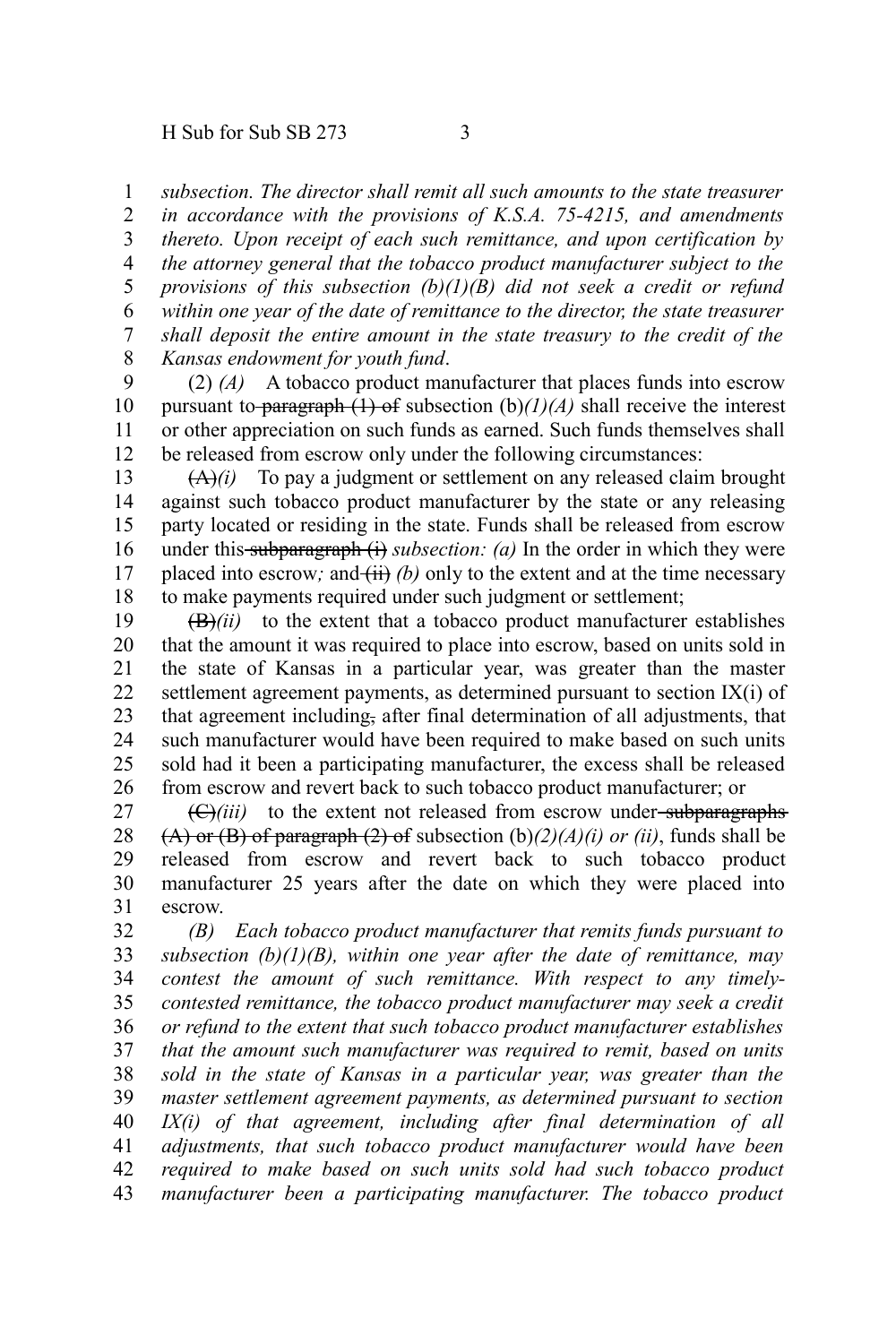*manufacturer may elect to receive the excess amount as a refund or a credit against future remittances due under this section.* 1 2

(3) Each tobacco product manufacturer that elects to place funds into escrow pursuant to this subsection  $(b)(1)(A)$  or remit funds pursuant to *subsection*  $(b)(1)(B)$  shall annually certify to the attorney general that it is in compliance with this subsection *such subsections*. The attorney general may bring a civil action on behalf of the state against any tobacco product manufacturer that fails to place into escrow *or remit* the funds required under this section. Any tobacco product manufacturer that fails in any year to place into escrow *or remit* the funds required under this section shall: 3 4 5 6 7 8 9 10

(A) Be required within 15 days to place such funds into escrow as shall bring it *such tobacco product manufacturer* into compliance with this section. The court, upon a finding of a violation of this *either* subsection  $(b)(1)(A)$  or  $(b)(1)(B)$ , may impose a civil penalty to be credited to the state general fund in an amount not to exceed 5% of the amount improperly withheld-from escrow per day of the violation and in a total amount not to exceed 100% of the original amount improperly withheld from eserow: 11 12 13 14 15 16 17 18

(B) in the case of a knowing violation, be required within 15 days to place such funds into escrow as shall bring it *such tobacco product manufacturer* into compliance with this section. The court, upon a finding of a knowing violation of this *either* subsection *(b)(1)(A) or (b)(1)(B)*, may impose a civil penalty to be paid to the state general fund in an amount not to exceed 15% of the amount improperly withheld from eserow per day of the violation and in a total amount not to exceed 300% of the original amount improperly withheld from escrow; and 19 20 21 22 23 24 25 26

(C) in the case of a second knowing violation, be prohibited from selling cigarettes to consumers within the state  $+$ , whether directly or through a distributor, retailer or similar intermediary)*,* for a period not to exceed two years. 27 28 29 30

Each failure to make an annual deposit *or remittance* required under this section shall constitute a separate violation. A tobacco product manufacturer who is found in violation of this section shall pay, in addition to other amounts assessed under this section and pursuant to law, the costs and attorney's fees incurred by the state during a successful presentation under this paragraph *subsection (b)*(3). 31 32 33 34 35 36

Sec. 3. K.S.A. 2020 Supp. 50-6a04 is hereby amended to read as follows: 50-6a04. (a) No person may: 37 38

(1) Affix, or cause to be affixed, tax indicia to a package of cigarettes, or otherwise pay the tax due upon such cigarettes, of a tobacco product manufacturer brand family not included in the directory; or 39 40 41

(2) sell, offer, possess for sale or import into this state, cigarettes of a tobacco product manufacturer brand family not included in the directory. 42 43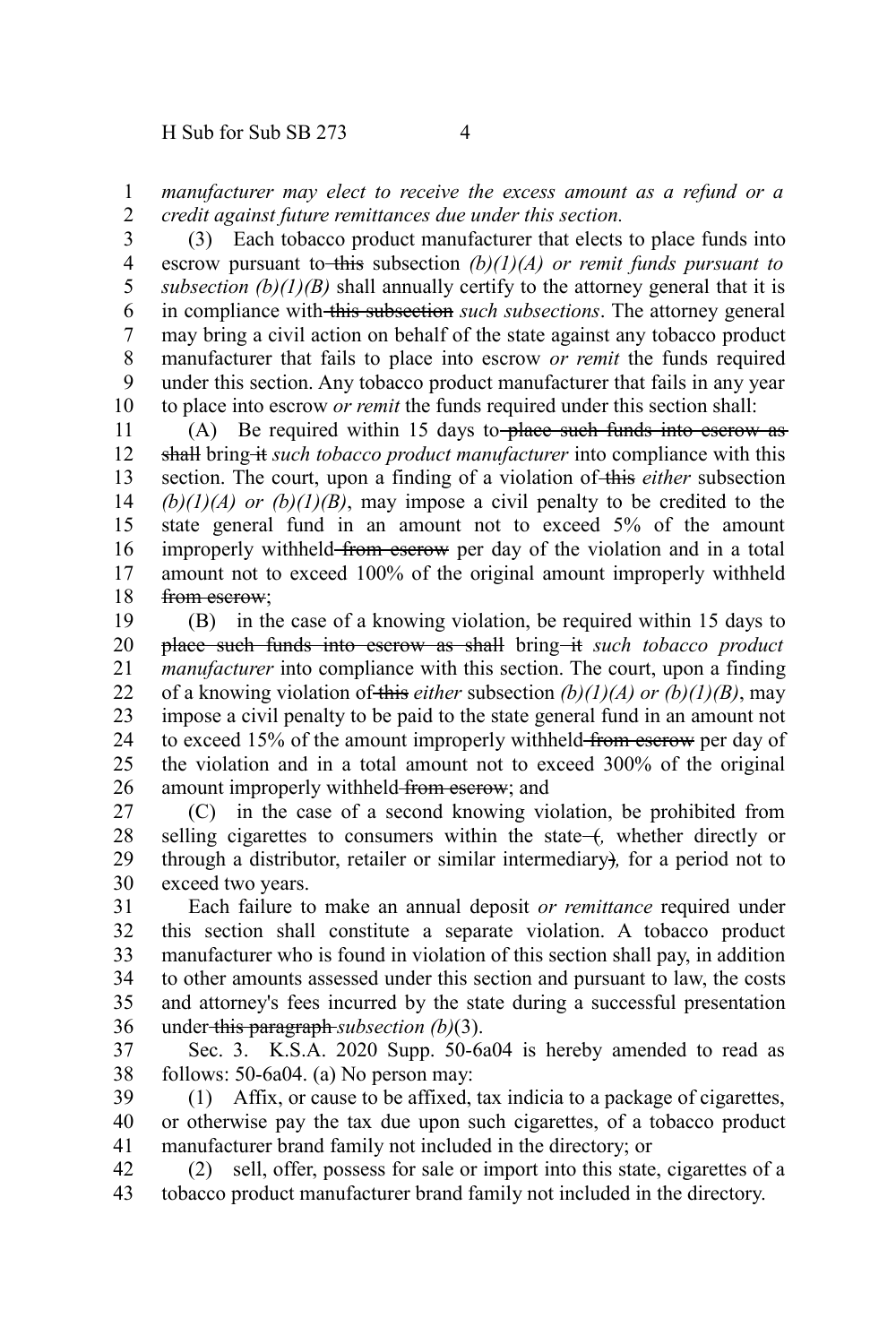(b) (1) Not later than July 1, 2009, the attorney general shall develop a directory, to be posted on the attorney general's website. Except as otherwise provided, the directory shall list all tobacco product manufacturers and brand families of such tobacco product manufacturers that have provided current and accurate certifications conforming to the requirements of subsection (c). 1 2 3 4 5 6

(2) The attorney general shall not include or retain in the directory any non-participating manufacturer, or non-participating manufacturer's brand family, that has failed to provide the required certification, or whose certification the attorney general determines is not in compliance with subsection (c), unless such failure or noncompliance has been cured to the satisfaction of the attorney general. 7 8 9 10 11 12

(3) In the case of a non-participating manufacturer, neither the tobacco product manufacturer nor a brand family shall be included or retained in the directory if the attorney general concludes: 13 14 15

(A) That an escrow payment required pursuant to K.S.A. 50-6a03*(b)*, and amendments thereto, for any period for any brand family, whether or not listed by such non-participating manufacturer, has not been fully paid into a qualified escrow fund governed by an escrow agreement that has been approved by the attorney general; 16 17 18 19 20

(B) *that a remittance required pursuant to K.S.A. 50-6a03(b), and amendments thereto, for any period for any brand family, whether or not listed by such non-participating manufacturer, has not been fully paid to the director as required;* 21 22 23 24

*(C)* that an outstanding final judgment, including interest thereon, for a violation of K.S.A. 50-6a03, and amendments thereto, has not been fully satisfied for such tobacco product manufacturer; or 25 26 27

(C)*(D)* that, within three calendar years prior to the date of submission or approval of the most recent certification, such tobacco product manufacturer has defaulted on escrow payments *or remittances* in any other state or jurisdiction that is a party to the master settlement agreement and the default has not been cured within 90 calendar days of such default. 28 29 30 31 32 33

(4) The attorney general shall update the directory as necessary in order to correct mistakes and to add or remove a tobacco product manufacturer or brand family so as to keep the directory in conformity with the requirements of this act. 34 35 36 37

(5) The attorney general shall promptly post in the directory and transmit by electronic mail to each stamping agent that has provided an electronic mail address, notice of removal from the directory of a tobacco product manufacturer or brand family. 38 39 40 41

(6) Unless otherwise provided by agreement between a stamping agent and a tobacco product manufacturer, the stamping agent shall be 42 43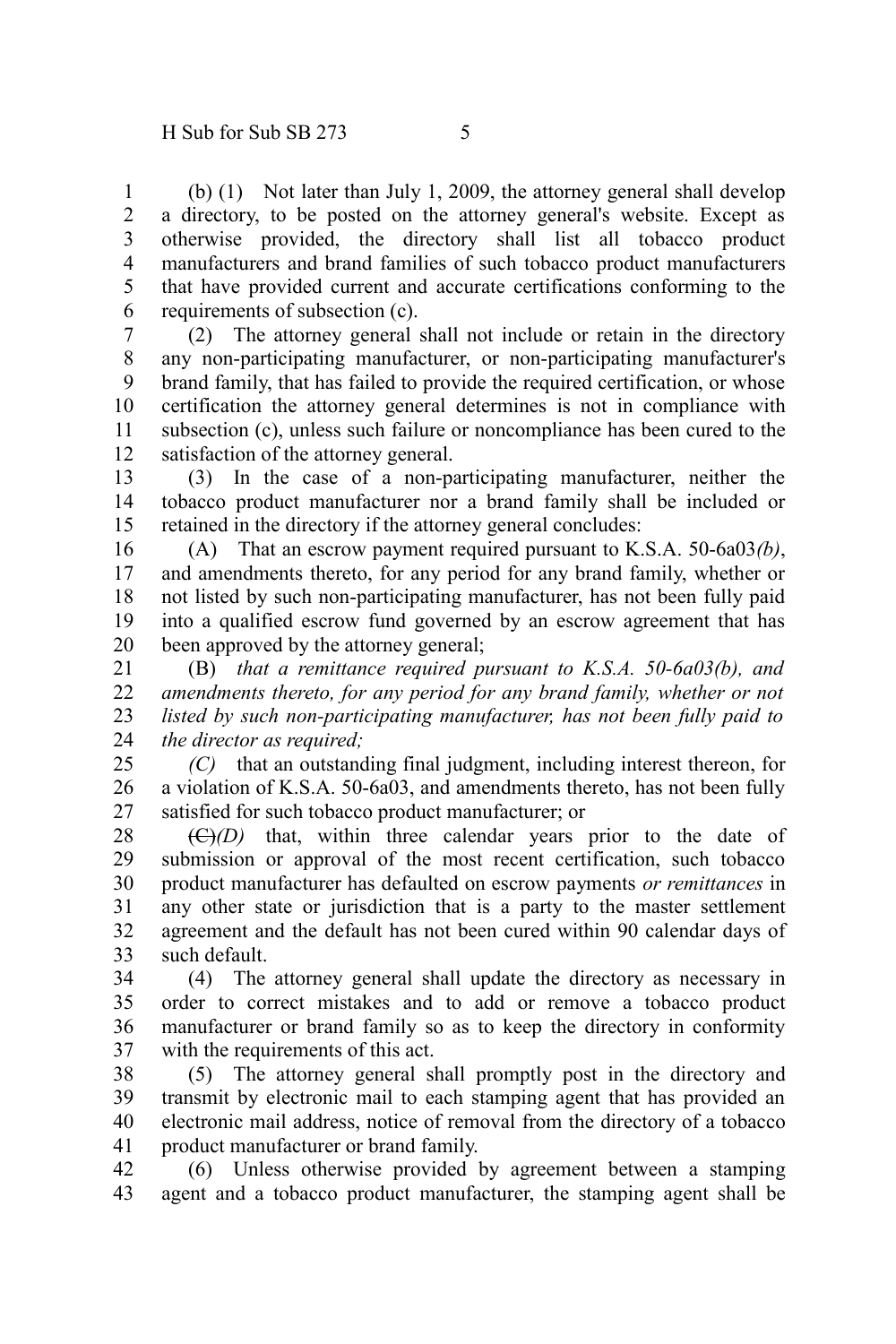entitled to a refund from a tobacco product manufacturer for any money paid by the stamping agent to the tobacco product manufacturer for any cigarettes of the tobacco product manufacturer in the possession of the stamping agent on the effective date of removal from the directory of that tobacco product manufacturer or brand family. 1 2 3 4 5

(7) Unless otherwise provided by agreement between a retail dealer or a vending machine operator and a tobacco product manufacturer, a retail dealer or a vending machine operator shall be entitled to a refund from a tobacco product manufacturer for any money paid by the retail dealer or vending machine operator to a stamping agent for any cigarettes of the tobacco product manufacturer still in the possession of the retail dealer or vending machine operator on the effective date of removal from the directory of that tobacco product manufacturer or brand family. 6 7 8 9 10 11 12 13

(8) The attorney general may remove from the state directory a tobacco product manufacturer or brand family if the attorney general concludes that: 14 15 16

(A) (i) The tobacco product manufacturer or any of the tobacco product manufacturer's affiliates, sales entity affiliates, officers or directors had pleaded guilty or nolo contendere to or been found guilty of a felony crime relating to the sale or taxation of cigarettes or tobacco products; or 17 18 19 20

(ii) the tobacco product manufacturer and the tobacco product manufacturer's brand families have been removed from the directory of another state based on acts or omissions that would, if done in this state, serve as a basis for removal from the directory maintained by the attorney general under this section, unless the manufacturer demonstrates that its removal from the other state's directory was effected without due process. 21 22 23 24 25 26

(B) (i) A tobacco product manufacturer that is removed from the state directory under this subsection  $(b)$  shall be eligible for relisting in the directory described in this subsection  $(b)$  on the earlier of the date on which the tobacco product manufacturer cures the violation or the date on which the tobacco product manufacturer is reinstated to the directory in the other state; or 27 28 29 30 31 32

(ii) in the case of a non-participating manufacturer deemed an elevated risk pursuant to K.S.A. 50-6a09, and amendments thereto, the attorney general may require such non-participating manufacturer to post a bond in accordance with that section. 33 34 35 36

(c) (1) On or before April 30 of each year, every tobacco product manufacturer whose cigarettes are sold in this state, whether directly or through a stamping agent or similar intermediary or intermediaries, shall execute and deliver in the manner prescribed by the attorney general a certification to the attorney general certifying under penalty of perjury that, as of the date of such certification, such tobacco product manufacturer either is: 37 38 39 40 41 42 43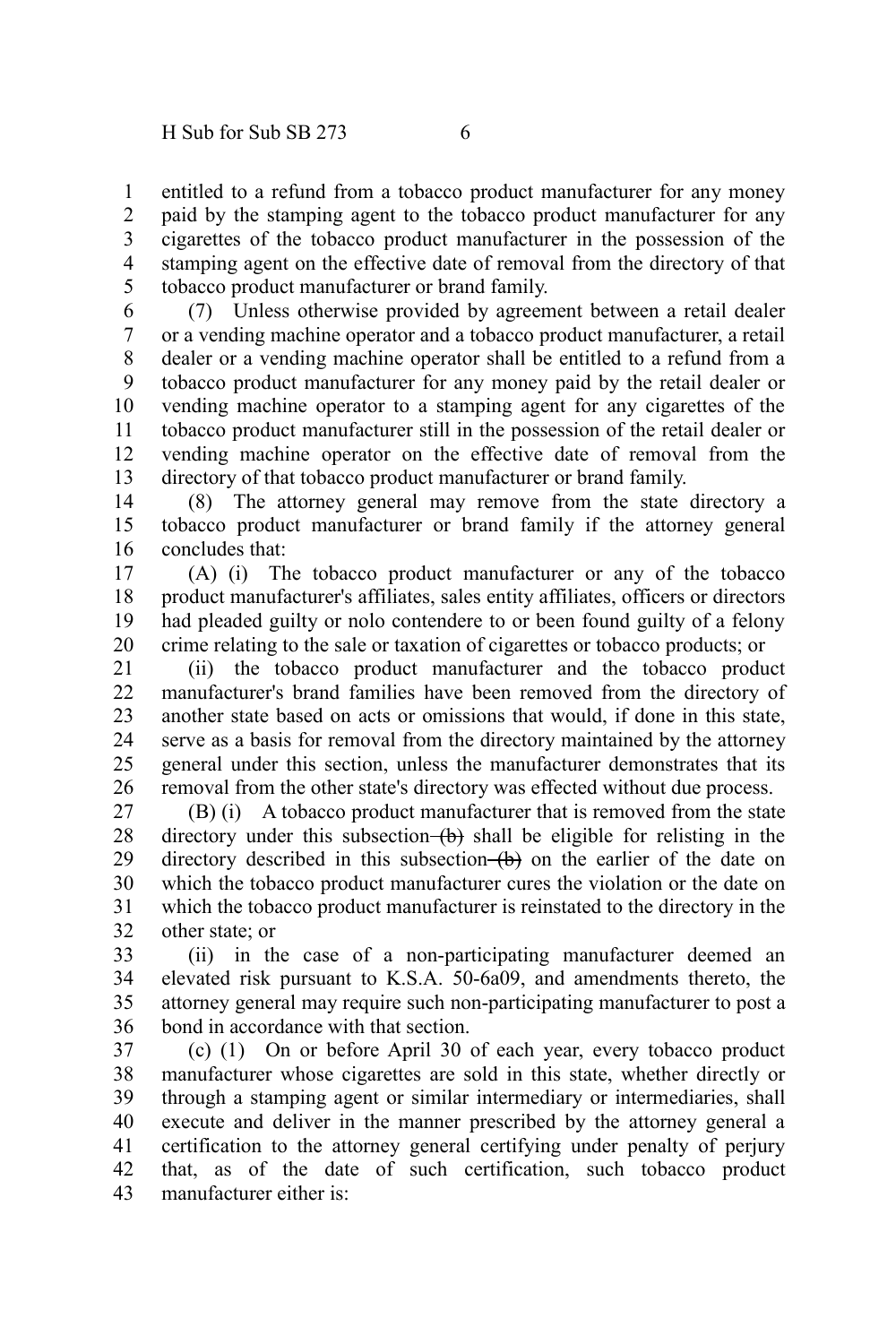(A) A participating manufacturer; or

(B) in full compliance with K.S.A. 50-6a03, and amendments thereto, including payment of all quarterly installment payments as may be required by subsection (d). 2 3 4

(2) A participating manufacturer shall include in its certification a list of its brand families. The participating manufacturer shall update such list 30 calendar days prior to any addition to, or modification of its brand families by executing and delivering a supplemental certification to the attorney general. 5 6 7 8 9

(3) A non-participating manufacturer shall include in its certification:

(A) The number of units sold for each brand family sold in the state during the preceding calendar year; 11 12

(B) a list of all of its brand families sold in the state at any time during the current calendar year, including any brand family sold in the state during the preceding calendar year that is no longer being sold in the state as of the date of such certification; 13 14 15 16

(C) the identity, by name and address, of any other tobacco product manufacturer who manufactured such brand families in the preceding or current calendar year; 17 18 19

(D) a declaration that such non-participating manufacturer is registered to do business in the state, or has appointed a resident agent for service of process, and provided notice thereof as required by K.S.A. 2020 Supp. 50-6a08, and amendments thereto; 20 21 22 23

24

1

10

(E) a declaration that such non-participating manufacturer:

(i) Has established and continues to maintain a qualified escrow fund; and  $25$ 26

(ii) has executed an escrow agreement that governs the qualified escrow fund and that such escrow agreement has been reviewed and approved by the attorney general; *or* 27 28 29

*(iii) has not made any cigarette sales in Kansas requiring escrow deposits under K.S.A. 50-6a03(b), and amendments thereto;* 30 31

(F) a declaration that such non-participating manufacturer consents to the jurisdiction of the district court of the third judicial district, Shawnee county, Kansas, for purposes of enforcing this act, or rules or regulations promulgated pursuant thereto, as required by K.S.A. 2020 Supp. 50- 6a08(c), and amendments thereto; 32 33 34 35 36

(G) a declaration that such non-participating manufacturer is in full compliance with K.S.A. 50-6a03(b), and amendments thereto, and any rules or regulations promulgated pursuant to this act; 37 38 39

(H) (i) the name, address and telephone number of the financial institution where the non-participating manufacturer has established such qualified escrow fund required pursuant to K.S.A. 50-6a03(b), and amendments thereto; 40 41 42 43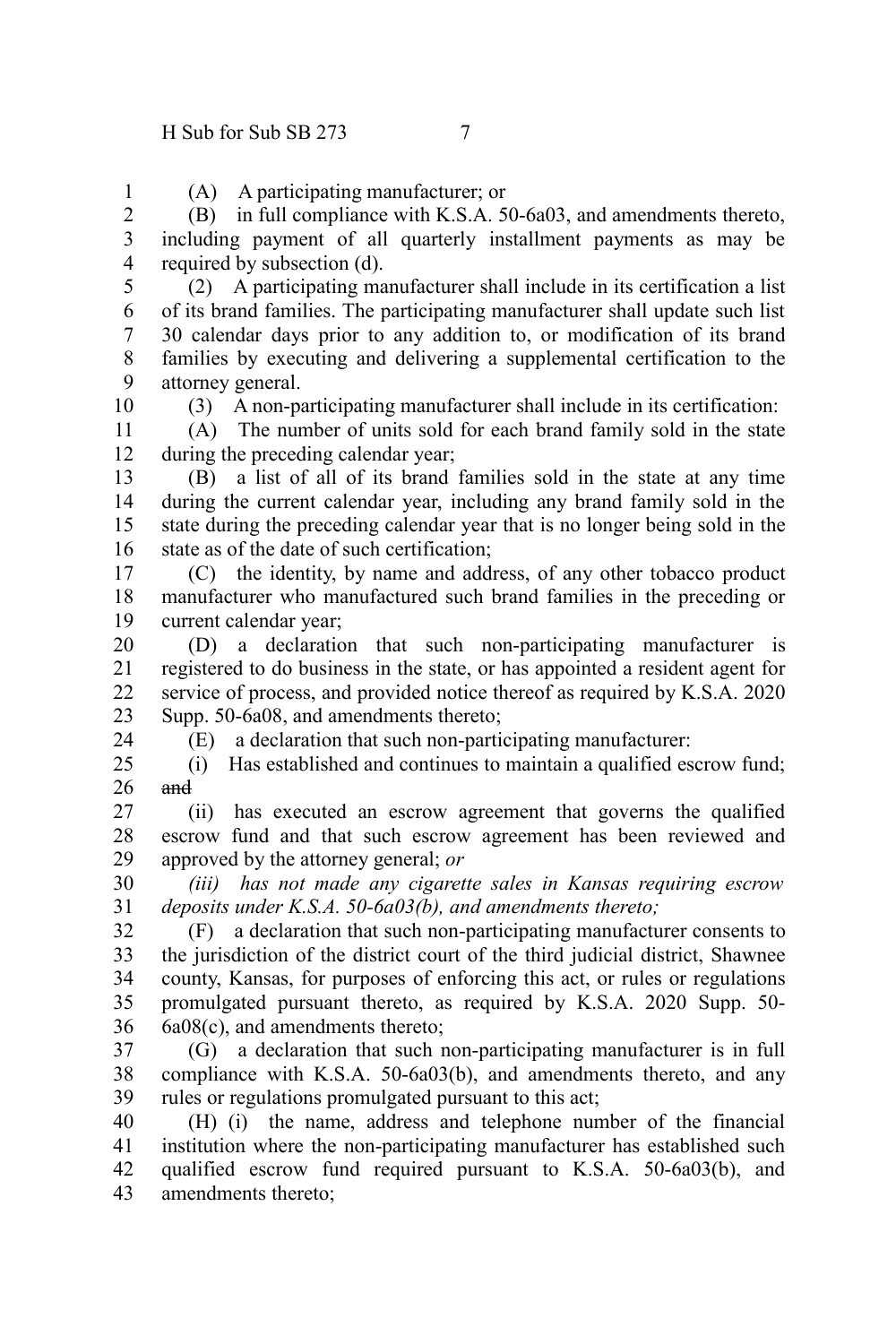(ii) the account number of such qualified escrow fund and any subaccount number for the state of Kansas; 1 2

(iii) the amount such non-participating manufacturer placed in such qualified escrow fund *or remitted to the director* for cigarettes sold in this state during the preceding calendar year, the date and amount of each such deposit *or remittance* and such evidence or verification as may be deemed necessary by the attorney general to confirm the foregoing; and 3 4 5 6 7

(iv) the amount and date of any withdrawal or transfer of funds the non-participating manufacturer made at any time from such qualified escrow fund or from any other qualified escrow fund into which it ever made escrow payments pursuant to K.S.A. 50-6a03(b), and amendments thereto; 8 9 10 11 12

(I) in the case of a non-participating manufacturer located outside of the United States, a declaration from each of its importers to the United States of any of its brand families to be sold in Kansas that such importer accepts joint and several liability with the non-participating manufacturer for: 13 14 15 16 17

(i) All escrow deposits *and remittances* due under K.S.A. 50-6a03(b), and amendments thereto; 18 19

(ii) all penalties assessed under K.S.A. 50-6a03(b), and amendments thereto; and 20 21

(iii) payment of all costs and attorney fees pursuant to any successful action under this act against such manufacturer. 22 23

Such declarations by importers of a non-participating manufacturer shall appoint for the declarant a resident agent for service of process in Kansas in accordance with K.S.A. 2020 Supp. 50-6a08, and amendments thereto, and consent to jurisdiction in accordance with K.S.A. 2020 Supp. 50-6a08, and amendments thereto; 24 25 26 27 28

(J) the identity of all stamping agents, wholesalers and distributors, by name and address, to whom the non-participating manufacturer or its importer sold cigarettes to or that the manufacturer or importer believes or has reason to believe purchased or received any of the manufacturer's cigarettes from another source during the preceding calendar year, and those for which the manufacturer or its importer plan to sell to or believe or has reason to believe will purchase or receive any of the manufacturer's cigarettes from another source during the certifying calendar year; and 29 30 31 32 33 34 35 36

(K) a declaration that all sales or shipments made by the nonparticipating manufacturer or its affiliates, including, but not limited to, its importers and stamping agents provided for certification under this section, within or into this state are made to a stamping agent, wholesaler, distributor or retailer that is licensed in this state. 37 38 39 40 41

(4) A tobacco product manufacturer may not include a brand family in its certification unless: 42 43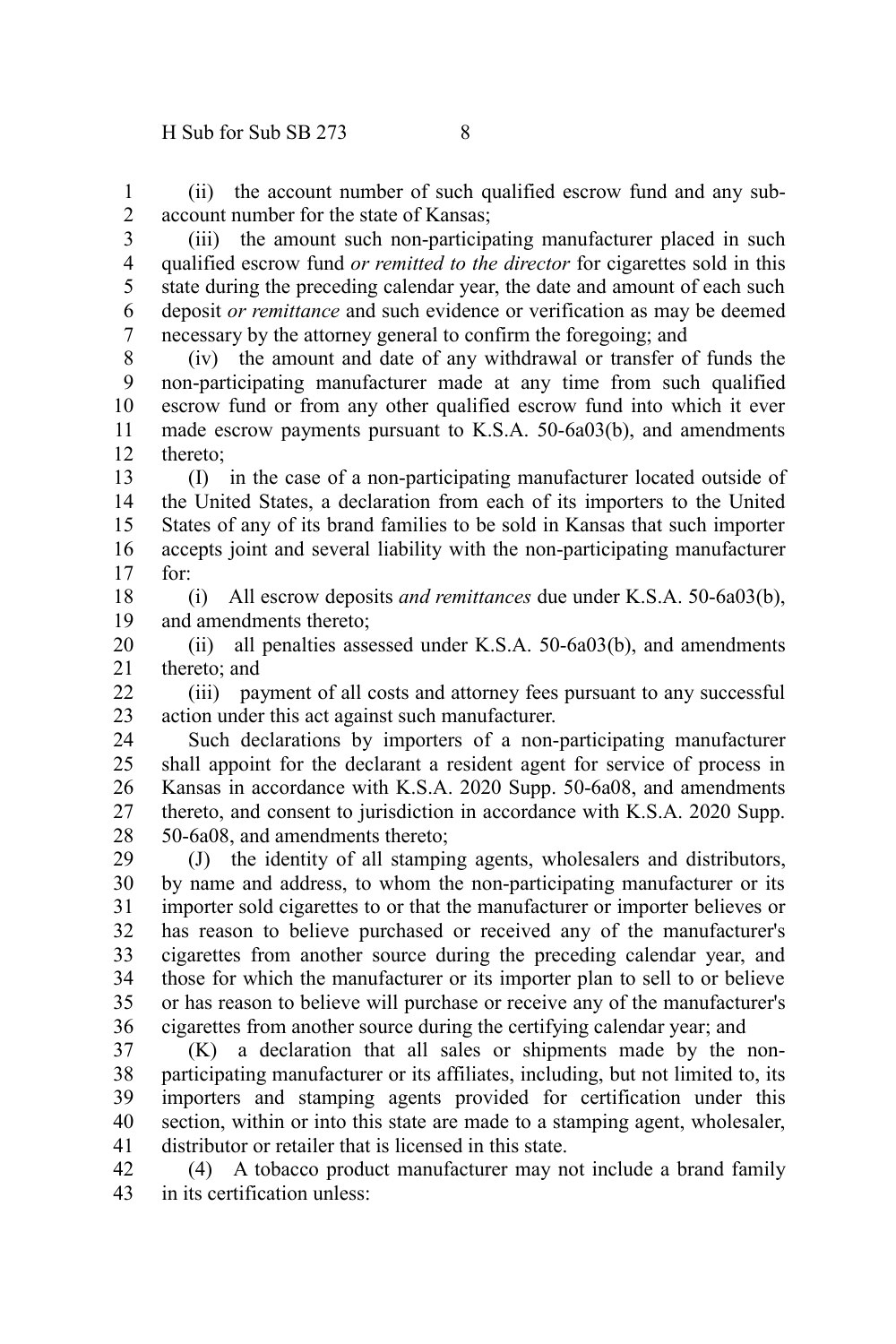(A) In the case of a participating manufacturer, said *such* participating manufacturer affirms that the brand family shall be deemed to be its cigarettes for purposes of calculating its payments under the master settlement agreement for the relevant year in the volume and shares determined pursuant to the master settlement agreement; or 1 2 3 4 5

(B) in the case of a non-participating manufacturer, said *such* nonparticipating manufacturer affirms that the brand family shall be deemed to be its cigarettes for purposes of K.S.A. 50-6a03(b), and amendments thereto. 6 7 8 9

Nothing in this paragraph shall be construed as limiting or otherwise affecting the state's right to maintain that a brand family constitutes cigarettes of a different tobacco product manufacturer for purposes of calculating payments under the master settlement agreement or K.S.A. 50- 6a03(b), and amendments thereto. 10 11 12 13 14

(5) Invoices and documentation of sales and other such information relied upon for such certification shall be maintained by tobacco product manufacturers for a period of at least five years. 15 16 17

(6) As a condition to being listed and having its brand families listed in the directory, a tobacco product manufacturer shall also: 18 19

(A) Certify annually that such manufacturer or its importer holds a valid permit under 26 U.S.C. § 5713 and provide a copy of such permit to the attorney general; 20 21 22

(B) certify annually that it is in compliance with all reporting and registration requirements of 15 U.S.C. § 375 et seq. and provide monthly to the director and the attorney general, regardless of sales or shipments, a copy of all reports required pursuant to 15 U.S.C. §§ 376 and 376a, to be filed electronically in a manner prescribed by the director and attorney general; and 23 24 25 26 27 28

(C) pay annually a \$500 directory fee to the attorney general which shall be deposited in the tobacco master settlement agreement compliance fund. 29 30 31

(d) The attorney general may require a tobacco product manufacturer subject to the requirements of subsection (c) to make the escrow deposits *or remittances* required by K.S.A. 50-6a03(b), and amendments thereto, in quarterly installments during the calendar year in which the sales covered by such deposits *or remittances* are made. The attorney general may require production of information sufficient to enable the attorney general to determine the adequacy of the amount of the installment deposit *or remittance*. 32 33 34 35 36 37 38 39

Sec. 4. K.S.A. 2020 Supp. 50-6a09 is hereby amended to read as follows: 50-6a09. (a) Notwithstanding any other provision of law, if a newly qualified non-participating manufacturer is to be listed in the directory, or if the attorney general reasonably determines that any non-40 41 42 43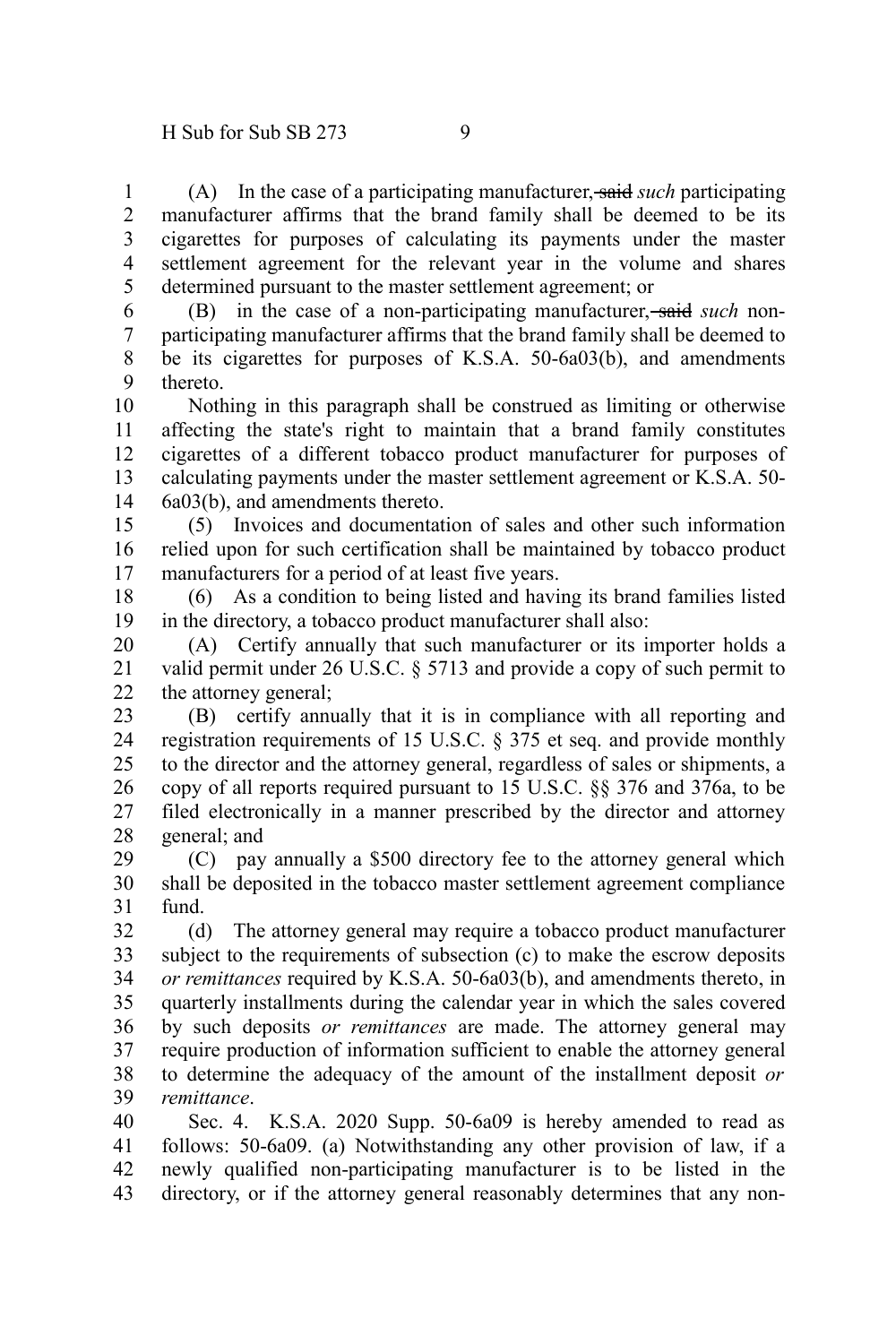participating manufacturer who has filed a certification pursuant to subsection  $(e)$  of K.S.A. 50-6a04 $(c)$ , and amendments thereto, poses an elevated risk for noncompliance with this act neither such nonparticipating manufacturer nor any of its brand families shall be included or retained in the directory unless and until such non-participating manufacturer, or its United States importer that undertakes joint and several liability for the manufacturer's performance in accordance with subsection  $(e)(3)(1)$  of K.S.A. 50-6a04 $(e)(3)(1)$ , and amendments thereto, has posted a bond in accordance with this section. 1 2 3 4 5 6 7 8 9

(b) The bond required by this section shall be posted by corporate surety located within the United States in an amount equal to the greater of \$50,000 or the amount of escrow *or remittance* the non-participating manufacturer in either its current or predecessor form was required to deposit *or remit* for sales of cigarettes in this state during the previous calendar year. The bond shall be written in favor of the state of Kansas and shall be conditioned on the performance by the non-participating manufacturer, or its United States importer that undertakes joint and several liability for the manufacturer's performance in accordance with subsection  $(e)(3)(1)$  of K.S.A. 50-6a04 $(c)(3)(1)$ , and amendments thereto, of all of its duties and obligations under this act during the year in which the certification is filed and the next succeeding calendar year. 10 11 12 13 14 15 16 17 18 19 20 21

(c) A non-participating manufacturer may be deemed to pose an elevated risk for noncompliance with this act if: 22 23

(1) The non-participating manufacturer, or any affiliate thereof, has underpaid an escrow obligation *or remittance* with respect to any other state or jurisdiction that is a party to the master settlement agreement at any time within the three calendar years prior to the date of submission or approval of the most recent certification, unless: 24 25 26 27 28

(A) The non-participating manufacturer did not make the underpayment knowingly or recklessly and the non-participating manufacturer promptly cured the underpayment within 180 calendar days of notice of the underpayment; or 29 30 31 32

(B) the underpayment or lack of payment is the subject of a good faith dispute as documented to the satisfaction of the attorney general and the underpayment is cured within 90 calendar days of entry of a final order establishing the amount of the required escrow *or remittance* payment; 33 34 35 36

(2) any state or jurisdiction that is party to the master settlement agreement has removed the non-participating manufacturer, or its brands or brand families, or an affiliate, or such affiliate's brands or brand families, from the state's directory for noncompliance with the corresponding laws of such other state or jurisdiction at any time within three calendar years prior to the date of submission or approval of the most recent certification; or 37 38 39 40 41 42 43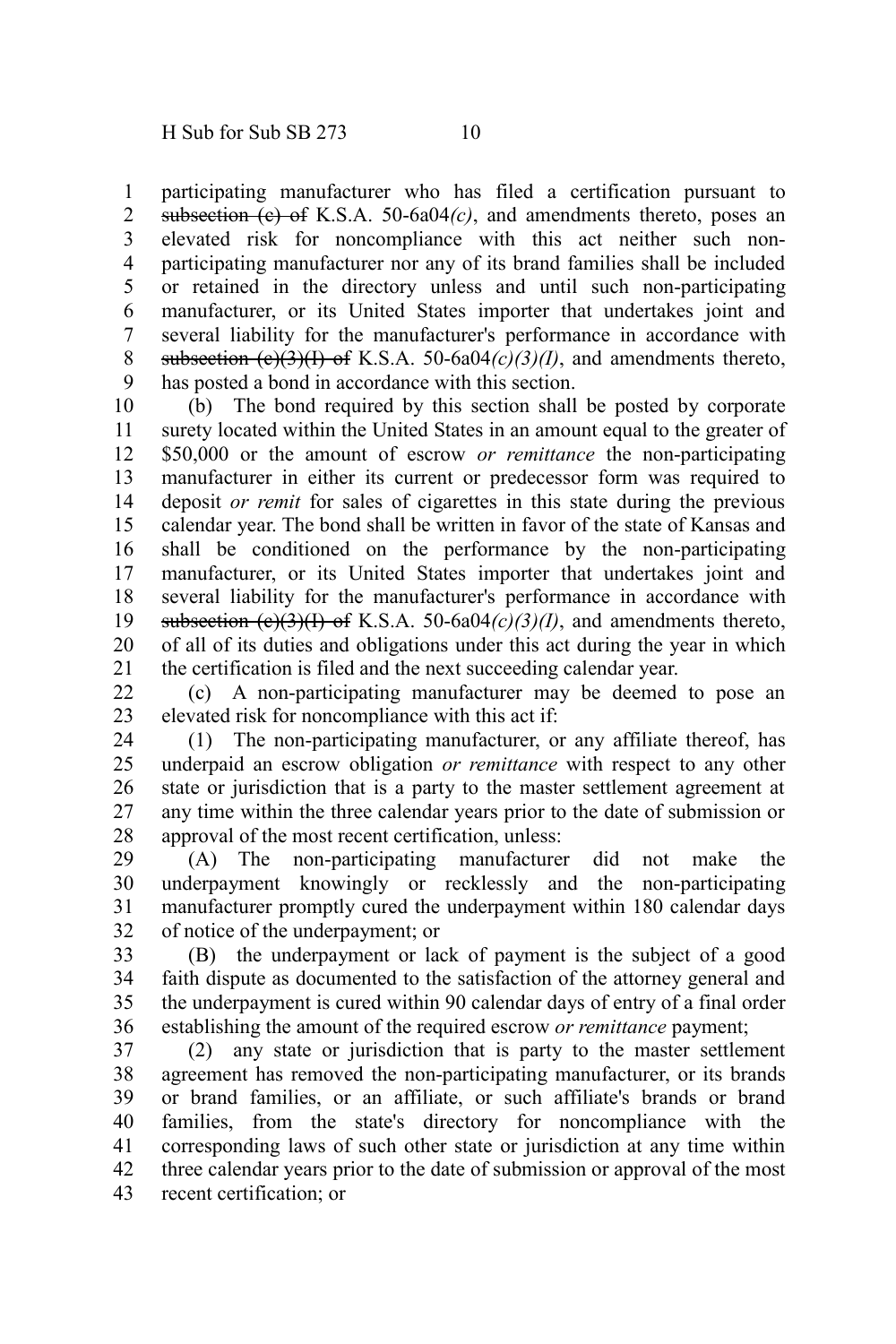(3) any state or jurisdiction that is party to the master settlement agreement has pending litigation, or an unsatisfied judgment against the non-participating manufacturer, or any affiliate thereof, for unpaid escrow obligations, *remittances* or associated penalties, costs or attorney fees. 1 2 3 4

(d) As used in this section, "newly qualified non-participating manufacturer" means a non-participating manufacturer that has not previously been listed in the directory. Such non-participating manufacturer may be required to post a bond in accordance with this section for the first five years of its listing, or longer, if they have been deemed to pose an elevated risk for noncompliance. 5 6 7 8 9 10

New Sec. 5. (a) Cigarette smoking presents serious public health concerns to the state and to the citizens of the state. The surgeon general has determined that smoking causes lung cancer, heart disease and other serious diseases and that there are hundreds of thousands of tobaccorelated deaths in the United States each year. These diseases most often do not appear until many years after the person in question begins smoking. 11 12 13 14 15 16

(b) Cigarette smoking also presents serious financial concerns for the state. Under certain healthcare programs, the state may have a legal obligation to provide medical assistance to eligible persons for health conditions associated with cigarette smoking, and those persons may have a legal entitlement to receive such medical assistance. 17 18 19 20 21

(c) Under these programs, the state pays millions of dollars each year to provide medical assistance for these persons for health conditions associated with cigarette smoking.  $22$ 23 24

(d) It is the policy of the state that financial burdens imposed on the state by cigarette smoking be borne by tobacco product manufacturers rather than by the state to the extent that such manufacturers either determine to enter into a settlement with the state or are found culpable by the courts. 25 26 27 28 29

(e) On November 23, 1998, leading United States tobacco product manufacturers entered into a settlement agreement, entitled the "master settlement agreement," with the state. The master settlement agreement obligates these manufacturers, in return for a release of past, present and certain future claims against them as described therein: To pay substantial sums to the state, tied in part to their volume of sales, to fund a national foundation devoted to the interests of public health; and to make substantial changes in their advertising and marketing practices and corporate culture, with the intention of reducing underage smoking. 30 31 32 33 34 35 36 37 38

(f) It would be contrary to the policy of the state if tobacco product manufacturers who determine not to enter into such a settlement could use a resulting cost advantage to derive large, short-term profits in the years before liability may arise without ensuring that the state will have an eventual source of recovery from them if they are proven to have acted 39 40 41 42 43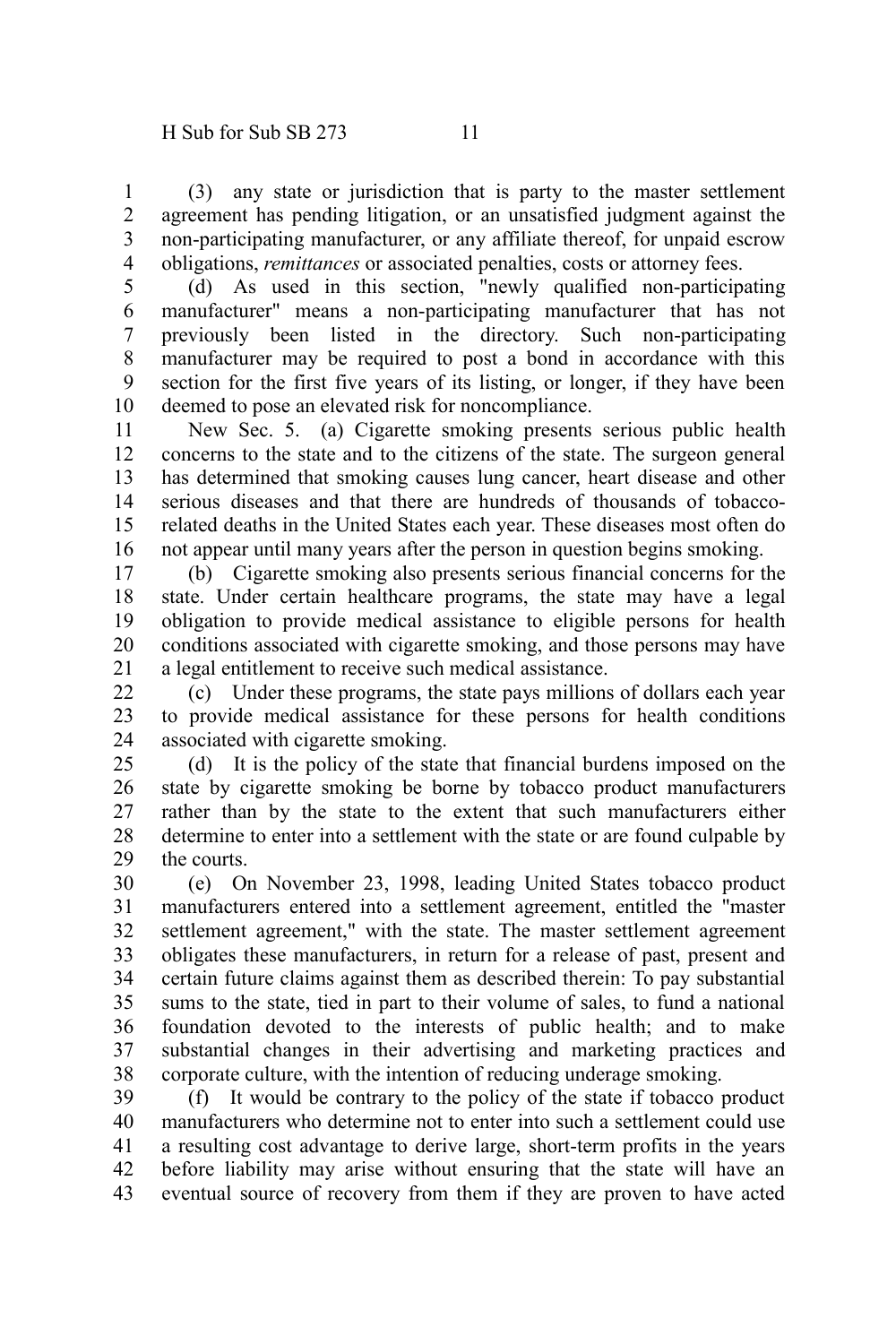culpably. It is thus in the interest of the state to require that such manufacturers establish a reserve fund to guarantee a source of compensation and to prevent such manufacturers from deriving large, short-term profits and then becoming judgment-proof before liability may arise. 1 2 3 4 5

(g) The provisions of this section shall take effect January 1, 2022, and upon the date of publication in the Kansas register of the notice prescribed in section 9, and amendments thereto. 6 7 8

New Sec. 6. Any tobacco product manufacturer selling cigarettes to consumers within the state, whether directly or through a distributor, retailer or similar intermediary or intermediaries, after the effective date of this act shall do one of the following: 9 10 11 12

(a) Become a participating manufacturer, as that term is defined in section II(ji) of the master settlement agreement, and generally perform its financial obligations under the master settlement agreement; or 13 14 15

(b) (1) place into a qualified escrow fund by April 15 of the year following the year in question the following amounts, as such amounts are adjusted for inflation: 16 17 18

19

(A) 1999: \$.0094241 per unit sold after the effective date of this act;

(B) 2000: \$.0104712 per unit sold; 20

21  $22$  (C) for each of 2001 and 2002: \$.0136125 per unit sold;

(D) for each of 2003 through 2006: \$.0167539 per unit sold;

(E) for each of 2007 and each year thereafter: \$.0188482 per unit sold. 23 24

(2) A tobacco product manufacturer that places funds into escrow pursuant to subsection (b)(1) shall receive the interest or other appreciation on such funds as earned. Such funds themselves shall be released from escrow only under the following circumstances: 25 26 27 28

(A) To pay a judgment or settlement on any released claim brought against such tobacco product manufacturer by the state or any releasing party located or residing in the state. Funds shall be released from escrow under this subparagraph: (i) In the order in which they were placed into escrow; and (ii) only to the extent and at the time necessary to make payments required under such judgment or settlement; 29 30 31 32 33 34

(B) to the extent that a tobacco product manufacturer establishes that the amount it was required to place into escrow, based on units sold in the state of Kansas in a particular year, was greater than the master settlement agreement payments, as determined pursuant to section  $IX(i)$  of that agreement including, after final determination of all adjustments, that such manufacturer would have been required to make based on such units sold had it been a participating manufacturer, the excess shall be released from escrow and revert back to such tobacco product manufacturer; or 35 36 37 38 39 40 41 42

(C) to the extent not released from escrow under subsection  $(b)(2)(A)$ 43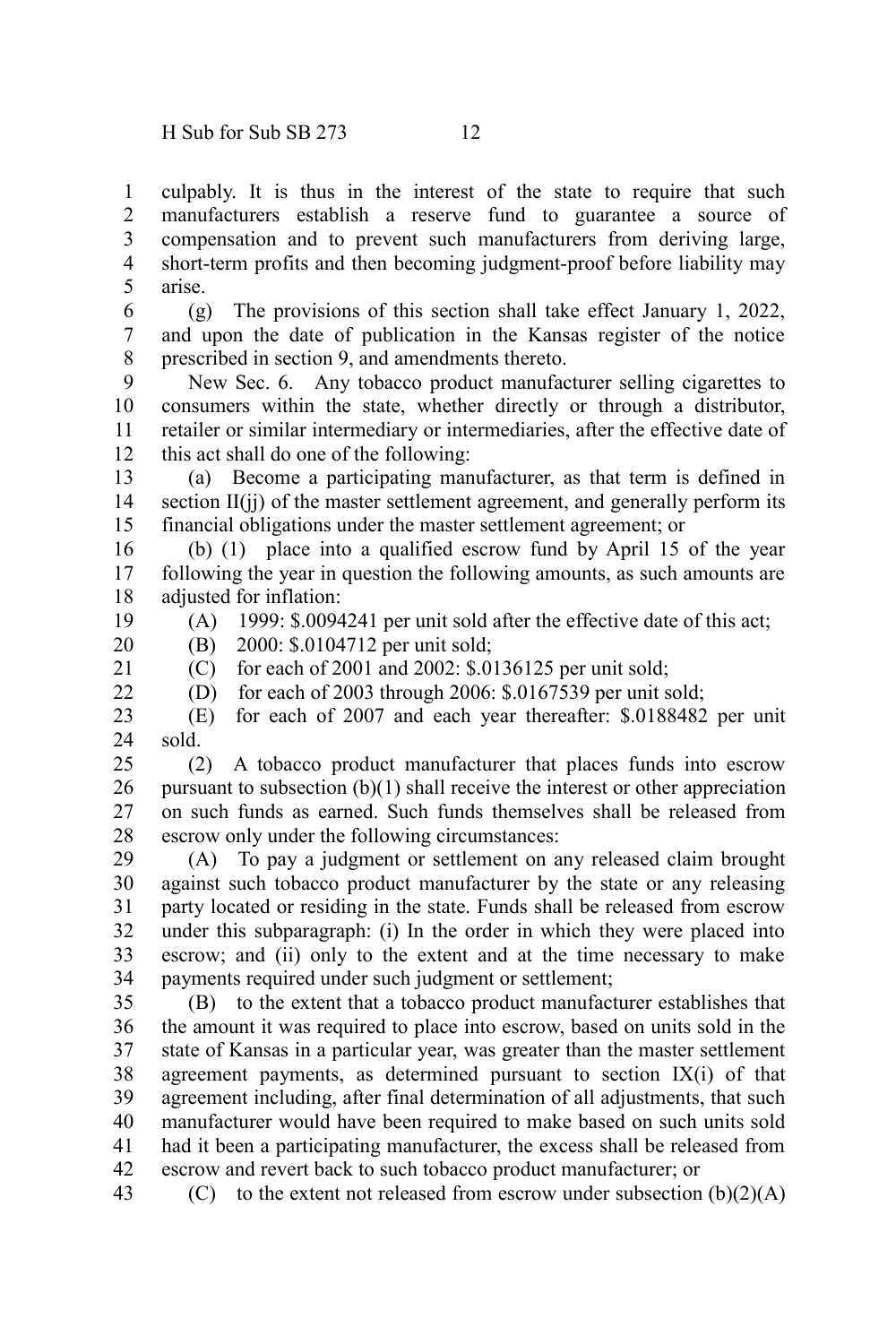or (b)(2)(B), funds shall be released from escrow and revert back to such tobacco product manufacturer 25 years after the date on which they were placed into escrow. 1 2 3

(3) Each tobacco product manufacturer that elects to place funds into escrow pursuant to this subsection shall annually certify to the attorney general that it is in compliance with this subsection. The attorney general may bring a civil action on behalf of the state against any tobacco product manufacturer that fails to place into escrow the funds required under this section. Any tobacco product manufacturer that fails in any year to place into escrow the funds required under this section shall: 4 5 6 7 8 9 10

(A) Be required within 15 days to place such funds into escrow as shall bring it into compliance with this section. The court, upon a finding of a violation of this subsection, may impose a civil penalty to be credited to the state general fund in an amount not to exceed 5% of the amount improperly withheld from escrow per day of the violation and in a total amount not to exceed 100% of the original amount improperly withheld from escrow; 11 12 13 14 15 16 17

(B) in the case of a knowing violation, be required within 15 days to place such funds into escrow as shall bring it into compliance with this section. The court, upon a finding of a knowing violation of this subsection, may impose a civil penalty to be paid to the state general fund in an amount not to exceed 15% of the amount improperly withheld from escrow per day of the violation and in a total amount not to exceed 300% of the original amount improperly withheld from escrow; and 18 19 20 21 22 23 24

(C) in the case of a second knowing violation, be prohibited from selling cigarettes to consumers within the state, whether directly or through a distributor, retailer or similar intermediary, for a period not to exceed two years. 25 26 27 28

Each failure to make an annual deposit required under this section shall constitute a separate violation. A tobacco product manufacturer who is found in violation of this section shall pay, in addition to other amounts assessed under this section and pursuant to law, the costs and attorney fees incurred by the state during a successful presentation under this paragraph (3). 29 30 31 32 33 34

(c) The provisions of this section shall take effect January 1, 2022, and upon the date of publication in the Kansas register of the notice prescribed in section 9, and amendments thereto. 35 36 37

- 38
- New Sec. 7. (a) No person may:

(1) Affix, or cause to be affixed, tax indicia to a package of cigarettes, or otherwise pay the tax due upon such cigarettes, of a tobacco product manufacturer brand family not included in the directory; or 39 40 41

(2) sell, offer, possess for sale or import into this state, cigarettes of a tobacco product manufacturer brand family not included in the directory. 42 43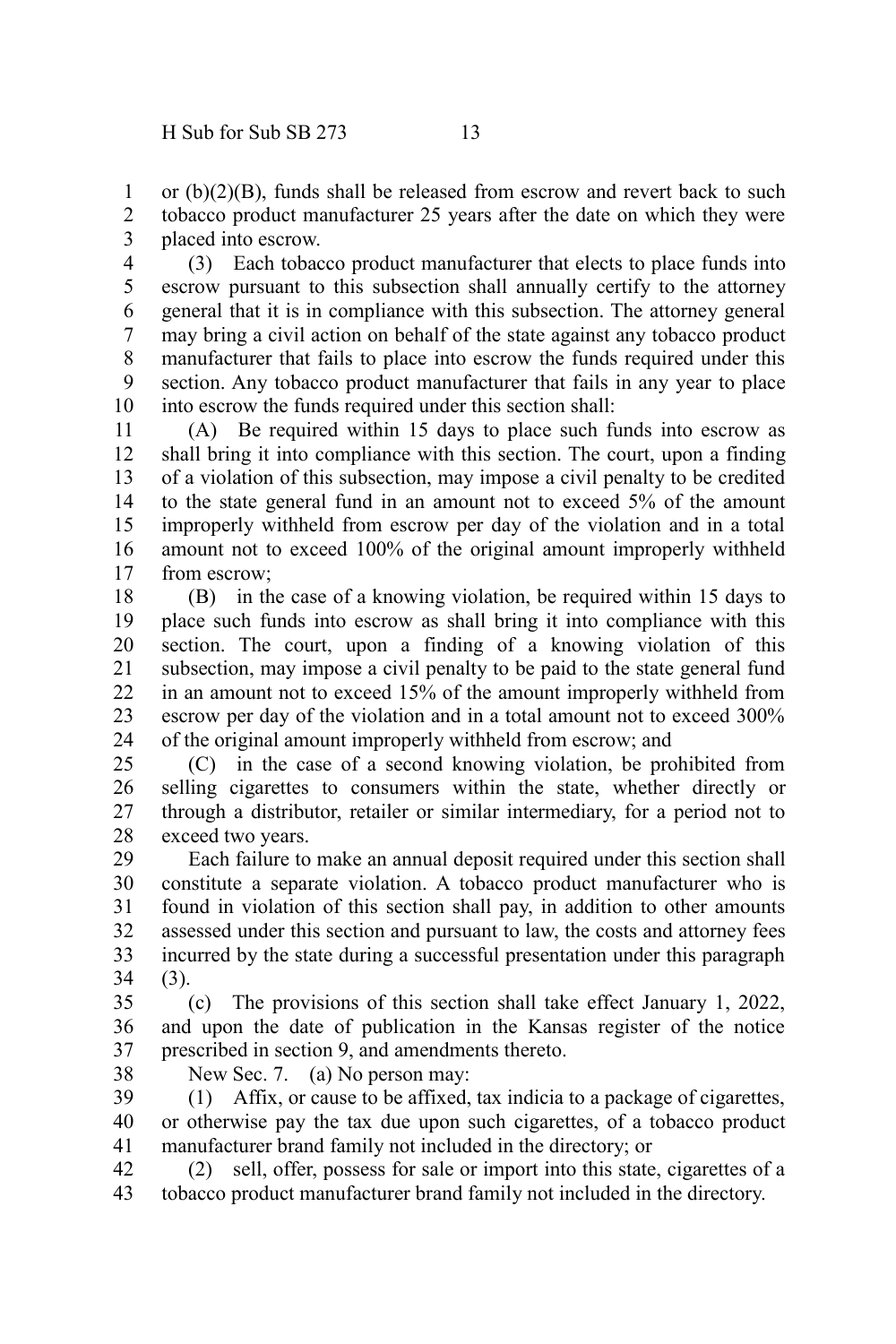(b) (1) Not later than July 1, 2009, the attorney general shall develop a directory, to be posted on the attorney general's website. Except as otherwise provided, the directory shall list all tobacco product manufacturers and brand families of such tobacco product manufacturers that have provided current and accurate certifications conforming to the requirements of subsection (c). 1 2 3 4 5 6

(2) The attorney general shall not include or retain in the directory any non-participating manufacturer, or non-participating manufacturer's brand family, that has failed to provide the required certification, or whose certification the attorney general determines is not in compliance with subsection (c), unless such failure or noncompliance has been cured to the satisfaction of the attorney general. 7 8 9 10 11 12

(3) In the case of a non-participating manufacturer, neither the tobacco product manufacturer nor a brand family shall be included or retained in the directory if the attorney general concludes: 13 14 15

(A) That an escrow payment required pursuant to section 6, and amendments thereto, for any period for any brand family, whether or not listed by such non-participating manufacturer, has not been fully paid into a qualified escrow fund governed by an escrow agreement that has been approved by the attorney general; 16 17 18 19 20

(B) that an outstanding final judgment, including interest thereon, for a violation of section 6, and amendments thereto, has not been fully satisfied for such tobacco product manufacturer; or 21 22 23

(C) that, within three calendar years prior to the date of submission or approval of the most recent certification, such tobacco product manufacturer has defaulted on escrow payments in any other state or jurisdiction that is a party to the master settlement agreement and the default has not been cured within 90 calendar days of such default. 24 25 26 27 28

(4) The attorney general shall update the directory as necessary in order to correct mistakes and to add or remove a tobacco product manufacturer or brand family so as to keep the directory in conformity with the requirements of this act. 29 30 31 32

(5) The attorney general shall promptly post in the directory and transmit by electronic mail to each stamping agent that has provided an electronic mail address, notice of removal from the directory of a tobacco product manufacturer or brand family. 33 34 35 36

(6) Unless otherwise provided by agreement between a stamping agent and a tobacco product manufacturer, the stamping agent shall be entitled to a refund from a tobacco product manufacturer for any money paid by the stamping agent to the tobacco product manufacturer for any cigarettes of the tobacco product manufacturer in the possession of the stamping agent on the effective date of removal from the directory of that tobacco product manufacturer or brand family. 37 38 39 40 41 42 43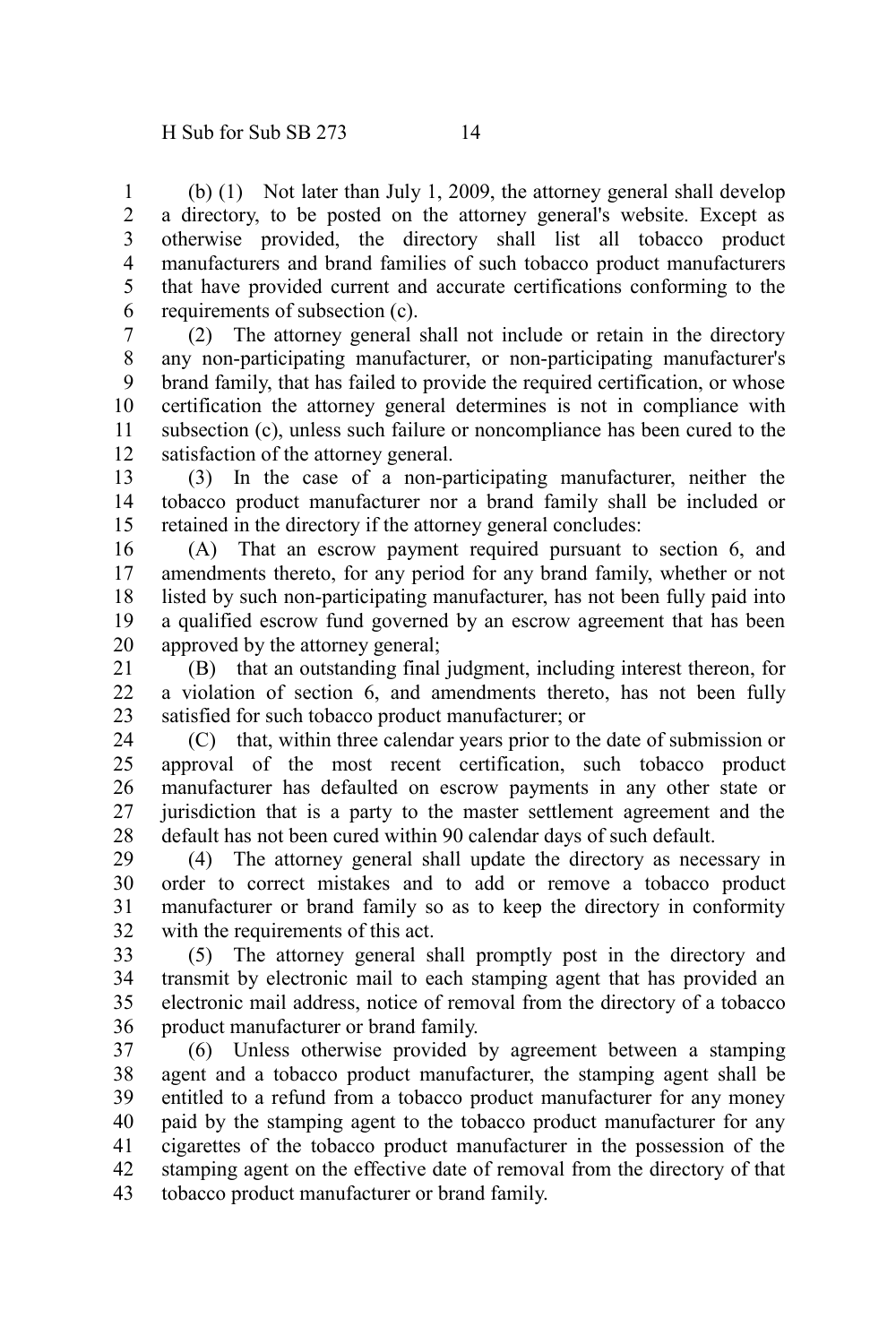(7) Unless otherwise provided by agreement between a retail dealer or a vending machine operator and a tobacco product manufacturer, a retail dealer or a vending machine operator shall be entitled to a refund from a tobacco product manufacturer for any money paid by the retail dealer or vending machine operator to a stamping agent for any cigarettes of the tobacco product manufacturer still in the possession of the retail dealer or vending machine operator on the effective date of removal from the directory of that tobacco product manufacturer or brand family. 1 2 3 4 5 6 7 8

(8) The attorney general may remove from the state directory a tobacco product manufacturer or brand family if the attorney general concludes that: 9 10 11

(A) (i) The tobacco product manufacturer or any of the tobacco product manufacturer's affiliates, sales entity affiliates, officers or directors had pleaded guilty or nolo contendere to or been found guilty of a felony crime relating to the sale or taxation of cigarettes or tobacco products; or 12 13 14 15

(ii) the tobacco product manufacturer and the tobacco product manufacturer's brand families have been removed from the directory of another state based on acts or omissions that would, if done in this state, serve as a basis for removal from the directory maintained by the attorney general under this section, unless the manufacturer demonstrates that its removal from the other state's directory was effected without due process. 16 17 18 19 20 21

(B) (i) A tobacco product manufacturer that is removed from the state directory under this subsection shall be eligible for relisting in the directory described in this subsection on the earlier of the date on which the tobacco product manufacturer cures the violation or the date on which the tobacco product manufacturer is reinstated to the directory in the other state; or  $22$ 23 24 25 26 27

(ii) in the case of a non-participating manufacturer deemed an elevated risk pursuant to section 8, and amendments thereto, the attorney general may require such non-participating manufacturer to post a bond in accordance with that section. 28 29 30 31

(c) (1) On or before April 30 of each year, every tobacco product manufacturer whose cigarettes are sold in this state, whether directly or through a stamping agent or similar intermediary or intermediaries, shall execute and deliver in the manner prescribed by the attorney general a certification to the attorney general certifying under penalty of perjury that, as of the date of such certification, such tobacco product manufacturer either is: 32 33 34 35 36 37 38

(A) A participating manufacturer; or 39

(B) in full compliance with section 6, and amendments thereto, including payment of all quarterly installment payments as may be required by subsection (d). 40 41 42

(2) A participating manufacturer shall include in its certification a list 43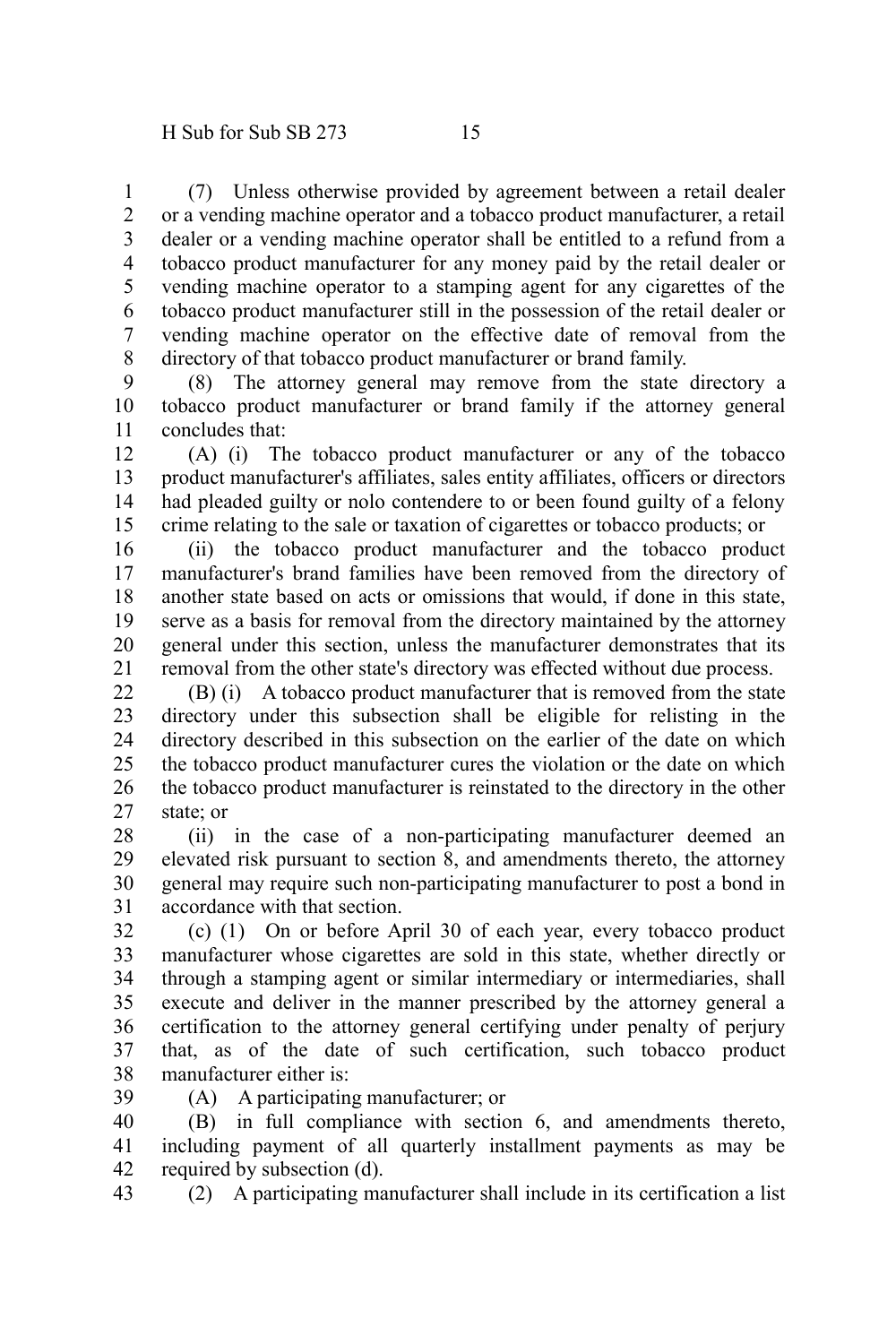of its brand families. The participating manufacturer shall update such list 30 calendar days prior to any addition to, or modification of its brand families by executing and delivering a supplemental certification to the attorney general. 1 2 3 4

5

(3) A non-participating manufacturer shall include in its certification:

(A) The number of units sold for each brand family sold in the state during the preceding calendar year; 6 7

(B) a list of all of its brand families sold in the state at any time during the current calendar year, including any brand family sold in the state during the preceding calendar year that is no longer being sold in the state as of the date of such certification; 8 9 10 11

(C) the identity, by name and address, of any other tobacco product manufacturer who manufactured such brand families in the preceding or current calendar year; 12 13 14

(D) a declaration that such non-participating manufacturer is registered to do business in the state, or has appointed a resident agent for service of process, and provided notice thereof as required by K.S.A. 2020 Supp. 50-6a08, and amendments thereto; 15 16 17 18

19

(E) a declaration that such non-participating manufacturer:

(i) Has established and continues to maintain a qualified escrow fund; and 20 21

(ii) has executed an escrow agreement that governs the qualified escrow fund and that such escrow agreement has been reviewed and approved by the attorney general;  $22$ 23 24

(F) a declaration that such non-participating manufacturer consents to the jurisdiction of the district court of the third judicial district, Shawnee county, Kansas, for purposes of enforcing this act, or rules or regulations promulgated pursuant thereto, as required by K.S.A. 2020 Supp. 50- 6a08(c), and amendments thereto; 25 26 27 28 29

(G) a declaration that such non-participating manufacturer is in full compliance with section 6(b), and amendments thereto, and any rules or regulations promulgated pursuant to this act; 30 31 32

(H) (i) the name, address and telephone number of the financial institution where the non-participating manufacturer has established such qualified escrow fund required pursuant to section 6(b), and amendments thereto; 33 34 35 36

(ii) the account number of such qualified escrow fund and any subaccount number for the state of Kansas; 37 38

(iii) the amount such non-participating manufacturer placed in such qualified escrow fund for cigarettes sold in this state during the preceding calendar year, the date and amount of each such deposit and such evidence or verification as may be deemed necessary by the attorney general to confirm the foregoing; and 39 40 41 42 43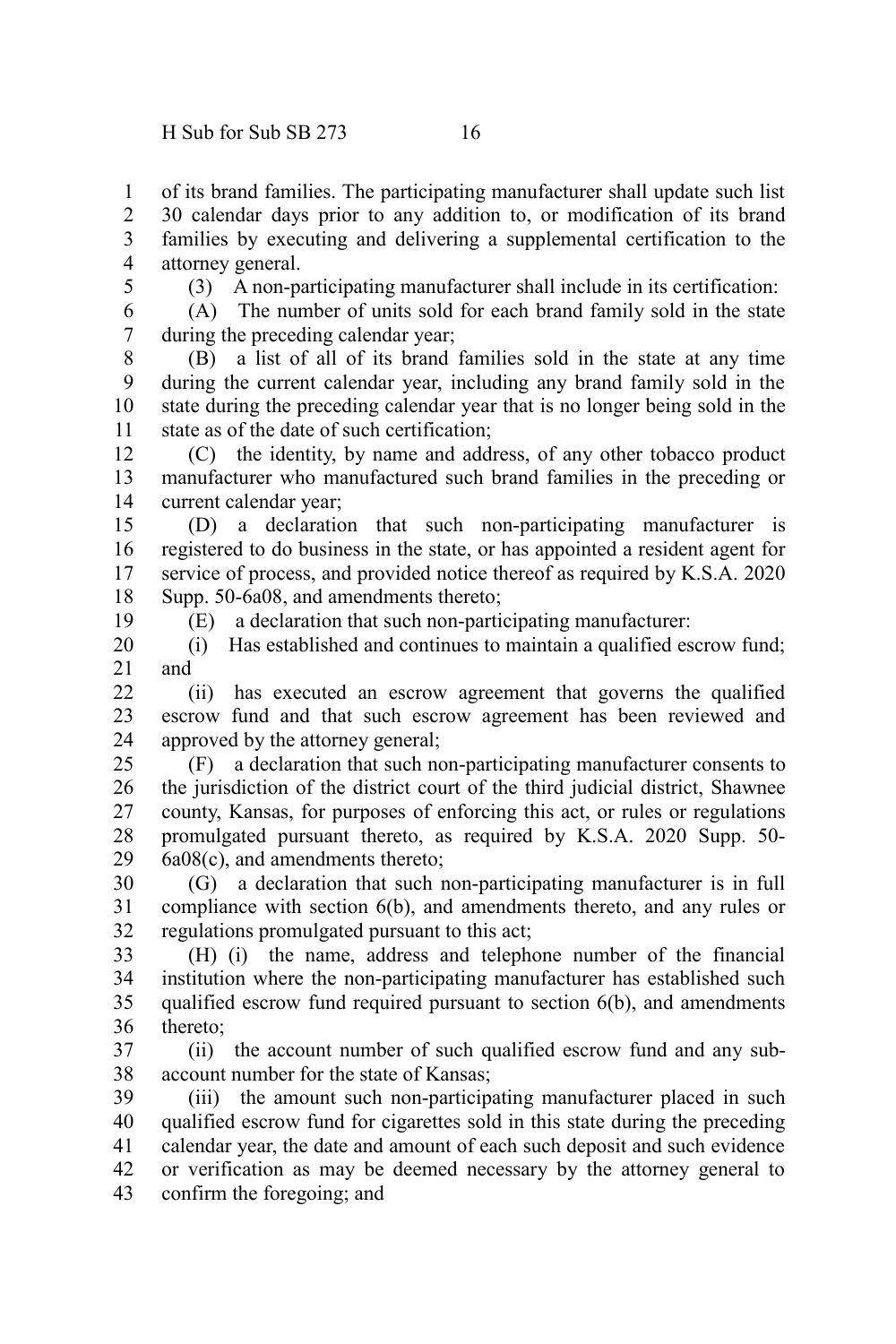(iv) the amount and date of any withdrawal or transfer of funds the non-participating manufacturer made at any time from such qualified escrow fund or from any other qualified escrow fund into which it ever made escrow payments pursuant to section 6(b), and amendments thereto; 1 2 3 4

(I) in the case of a non-participating manufacturer located outside of the United States, a declaration from each of its importers to the United States of any of its brand families to be sold in Kansas that such importer accepts joint and several liability with the non-participating manufacturer for: 5 6 7 8 9

(i) All escrow deposits due under section 6(b), and amendments thereto; 10 11

(ii) all penalties assessed under section 6(b), and amendments thereto; and 12 13

(iii) payment of all costs and attorney fees pursuant to any successful action under this act against such manufacturer. 14 15

Such declarations by importers of a non-participating manufacturer shall appoint for the declarant a resident agent for service of process in Kansas in accordance with K.S.A. 2020 Supp. 50-6a08, and amendments thereto, and consent to jurisdiction in accordance with K.S.A. 2020 Supp. 50-6a08, and amendments thereto; 16 17 18 19 20

(J) the identity of all stamping agents, wholesalers and distributors, by name and address, to whom the non-participating manufacturer or its importer sold cigarettes to or that the manufacturer or importer believes or has reason to believe purchased or received any of the manufacturer's cigarettes from another source during the preceding calendar year, and those for which the manufacturer or its importer plan to sell to or believe or has reason to believe will purchase or receive any of the manufacturer's cigarettes from another source during the certifying calendar year; and 21 22 23 24 25 26 27 28

(K) a declaration that all sales or shipments made by the nonparticipating manufacturer or its affiliates, including, but not limited to, its importers and stamping agents provided for certification under this section, within or into this state are made to a stamping agent, wholesaler, distributor or retailer that is licensed in this state. 29 30 31 32 33

(4) A tobacco product manufacturer may not include a brand family in its certification unless: 34 35

(A) In the case of a participating manufacturer, such participating manufacturer affirms that the brand family shall be deemed to be its cigarettes for purposes of calculating its payments under the master settlement agreement for the relevant year in the volume and shares determined pursuant to the master settlement agreement; or 36 37 38 39 40

(B) in the case of a non-participating manufacturer, such nonparticipating manufacturer affirms that the brand family shall be deemed to be its cigarettes for purposes of section 6(b), and amendments thereto. 41 42 43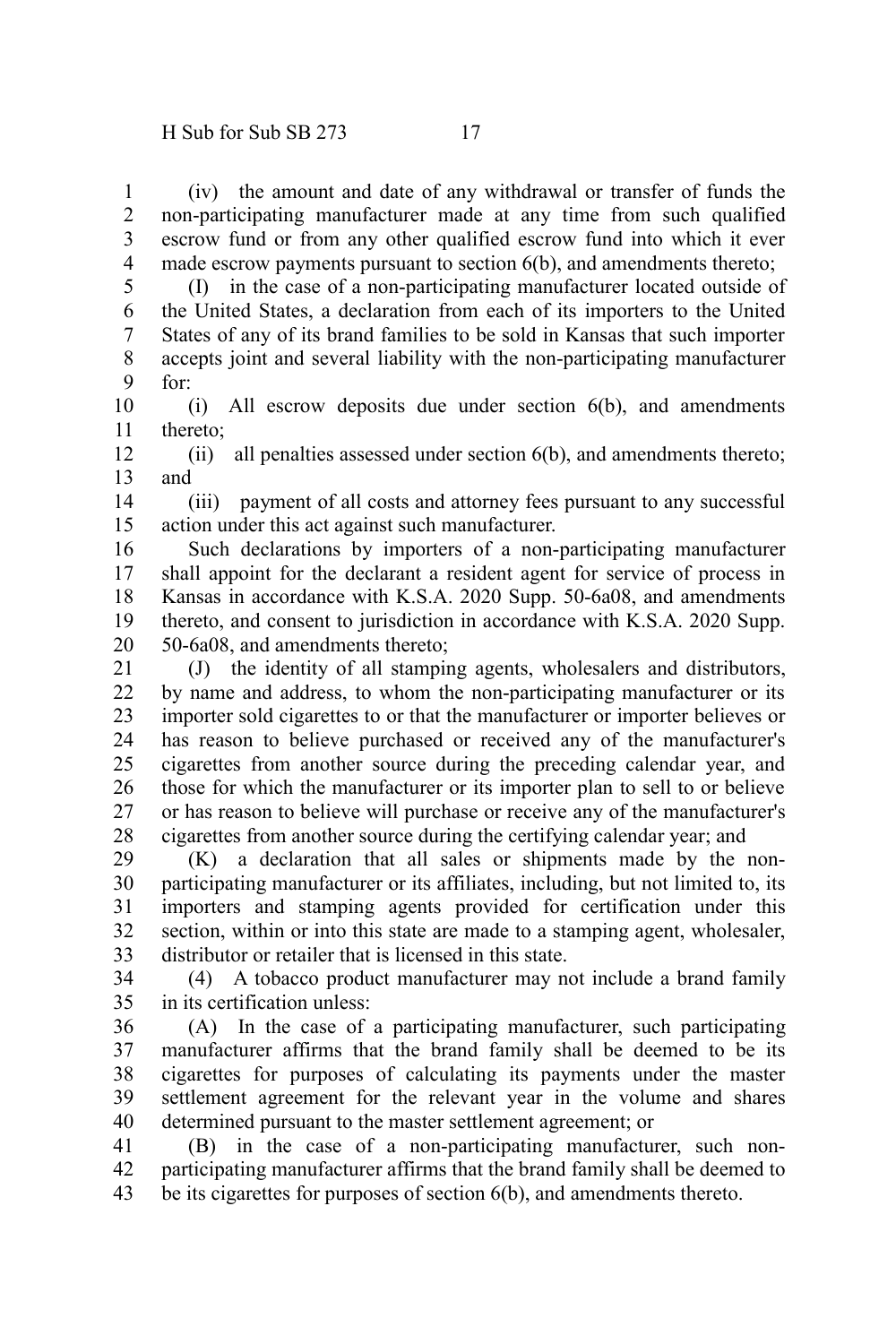Nothing in this paragraph shall be construed as limiting or otherwise affecting the state's right to maintain that a brand family constitutes cigarettes of a different tobacco product manufacturer for purposes of calculating payments under the master settlement agreement or section 6(b), and amendments thereto. 1 2 3 4 5

(5) Invoices and documentation of sales and other such information relied upon for such certification shall be maintained by tobacco product manufacturers for a period of at least five years. 6 7 8

(6) As a condition to being listed and having its brand families listed in the directory, a tobacco product manufacturer shall also: 9 10

(A) Certify annually that such manufacturer or its importer holds a valid permit under 26 U.S.C. § 5713 and provide a copy of such permit to the attorney general; 11 12 13

(B) certify annually that it is in compliance with all reporting and registration requirements of 15 U.S.C. § 375 et seq. and provide monthly to the director and the attorney general, regardless of sales or shipments, a copy of all reports required pursuant to 15 U.S.C. §§ 376 and 376a, to be filed electronically in a manner prescribed by the director and attorney general; and 14 15 16 17 18 19

(C) pay annually a \$500 directory fee to the attorney general which shall be deposited in the tobacco master settlement agreement compliance fund. 20 21  $22$ 

(d) The attorney general may require a tobacco product manufacturer subject to the requirements of subsection (c) to make the escrow deposits required by section 6(b), and amendments thereto, in quarterly installments during the calendar year in which the sales covered by such deposits are made. The attorney general may require production of information sufficient to enable the attorney general to determine the adequacy of the amount of the installment deposit. 23 24 25 26 27 28 29

(e) The provisions of this section shall take effect January 1, 2022, and upon the date of publication in the Kansas register of the notice prescribed in section 9, and amendments thereto. 30 31 32

New Sec. 8. (a) Notwithstanding any other provision of law, if a newly qualified non-participating manufacturer is to be listed in the directory, or if the attorney general reasonably determines that any nonparticipating manufacturer who has filed a certification pursuant to section 7(c), and amendments thereto, poses an elevated risk for noncompliance with this act neither such non-participating manufacturer nor any of its brand families shall be included or retained in the directory unless and until such non-participating manufacturer, or its United States importer that undertakes joint and several liability for the manufacturer's performance in accordance with section  $7(c)(3)(I)$ , and amendments thereto, has posted a bond in accordance with this section. 33 34 35 36 37 38 39 40 41 42 43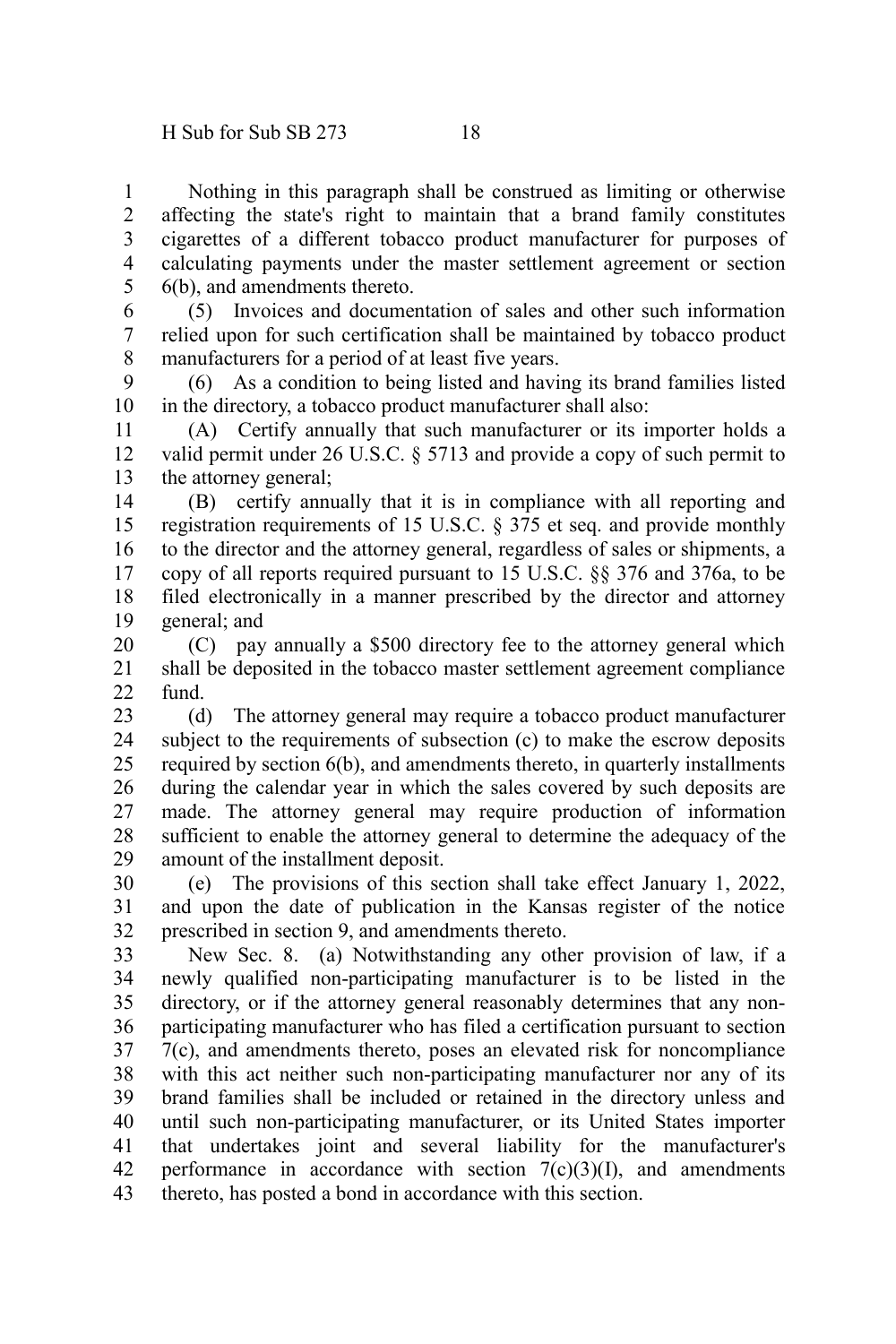(b) The bond required by this section shall be posted by corporate surety located within the United States in an amount equal to the greater of \$50,000 or the amount of escrow the non-participating manufacturer in either its current or predecessor form was required to deposit for sales of cigarettes in this state during the previous calendar year. The bond shall be written in favor of the state of Kansas and shall be conditioned on the performance by the non-participating manufacturer, or its United States importer that undertakes joint and several liability for the manufacturer's performance in accordance with section  $7(c)(3)(I)$ , and amendments thereto, of all of its duties and obligations under this act during the year in which the certification is filed and the next succeeding calendar year. 1 2 3 4 5 6 7 8 9 10 11

(c) A non-participating manufacturer may be deemed to pose an elevated risk for noncompliance with this act if: 12 13

(1) The non-participating manufacturer, or any affiliate thereof, has underpaid an escrow obligation with respect to any other state or jurisdiction that is a party to the master settlement agreement at any time within the three calendar years prior to the date of submission or approval of the most recent certification, unless: 14 15 16 17 18

(A) The non-participating manufacturer did not make the underpayment knowingly or recklessly and the non-participating manufacturer promptly cured the underpayment within 180 calendar days of notice of the underpayment; or 19 20 21 22

(B) the underpayment or lack of payment is the subject of a good faith dispute as documented to the satisfaction of the attorney general and the underpayment is cured within 90 calendar days of entry of a final order establishing the amount of the required escrow payment; 23 24 25 26

(2) any state or jurisdiction that is a party to the master settlement agreement has removed the non-participating manufacturer, or its brands or brand families, or an affiliate, or such affiliate's brands or brand families, from the state's directory for noncompliance with the corresponding laws of such other state or jurisdiction at any time within three calendar years prior to the date of submission or approval of the most recent certification; or 27 28 29 30 31 32 33

(3) any state or jurisdiction that is a party to the master settlement agreement has pending litigation, or an unsatisfied judgment against the non-participating manufacturer, or any affiliate thereof, for unpaid escrow obligations, or associated penalties, costs or attorney fees. 34 35 36 37

(d) As used in this section, "newly qualified non-participating manufacturer" means a non-participating manufacturer that has not previously been listed in the directory. Such non-participating manufacturer may be required to post a bond in accordance with this section for the first five years of its listing, or longer, if they have been deemed to pose an elevated risk for noncompliance. 38 39 40 41 42 43